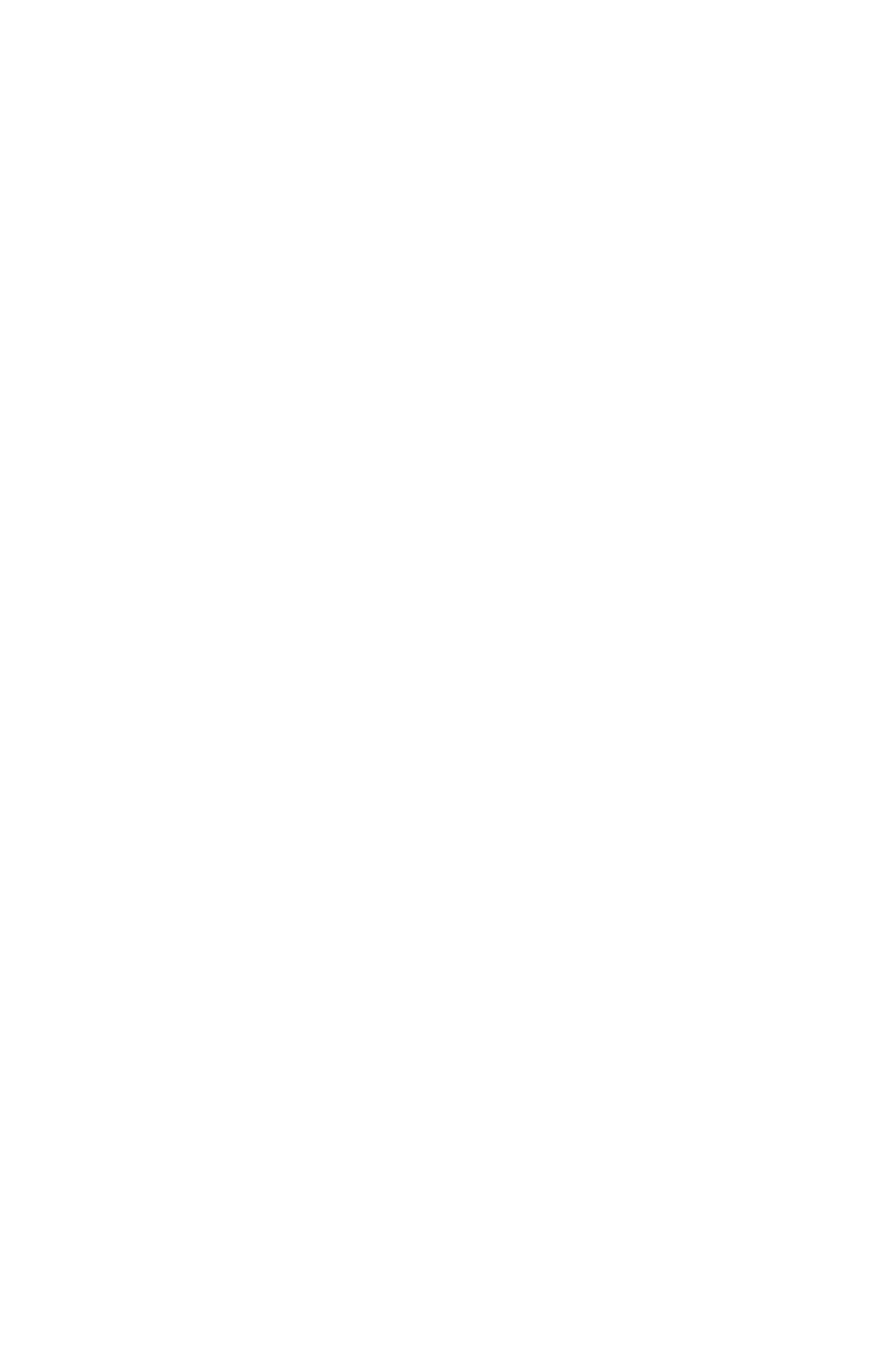NEUEHOUSE IS ABOUT NOURISHMENT

Our commitment is to creatively recharge you.

We have carefully curated a food program that is seasonal, well-informed and takes into consideration a global and sustainable food initiative.

Whether you are a plant-based vegan, vegetarian, pescatarian, paleo, ketogenic, celiac or other, we have written a food program to nourish your mind, body and soul.

With that in mind, we: Always use pasture fed beef. Never use factory farmed animals. Always use sustainable line caught SSC certified seafood. Never add sugar to our cooking or salad dressings. Cook only in olive oil or grass fed butter.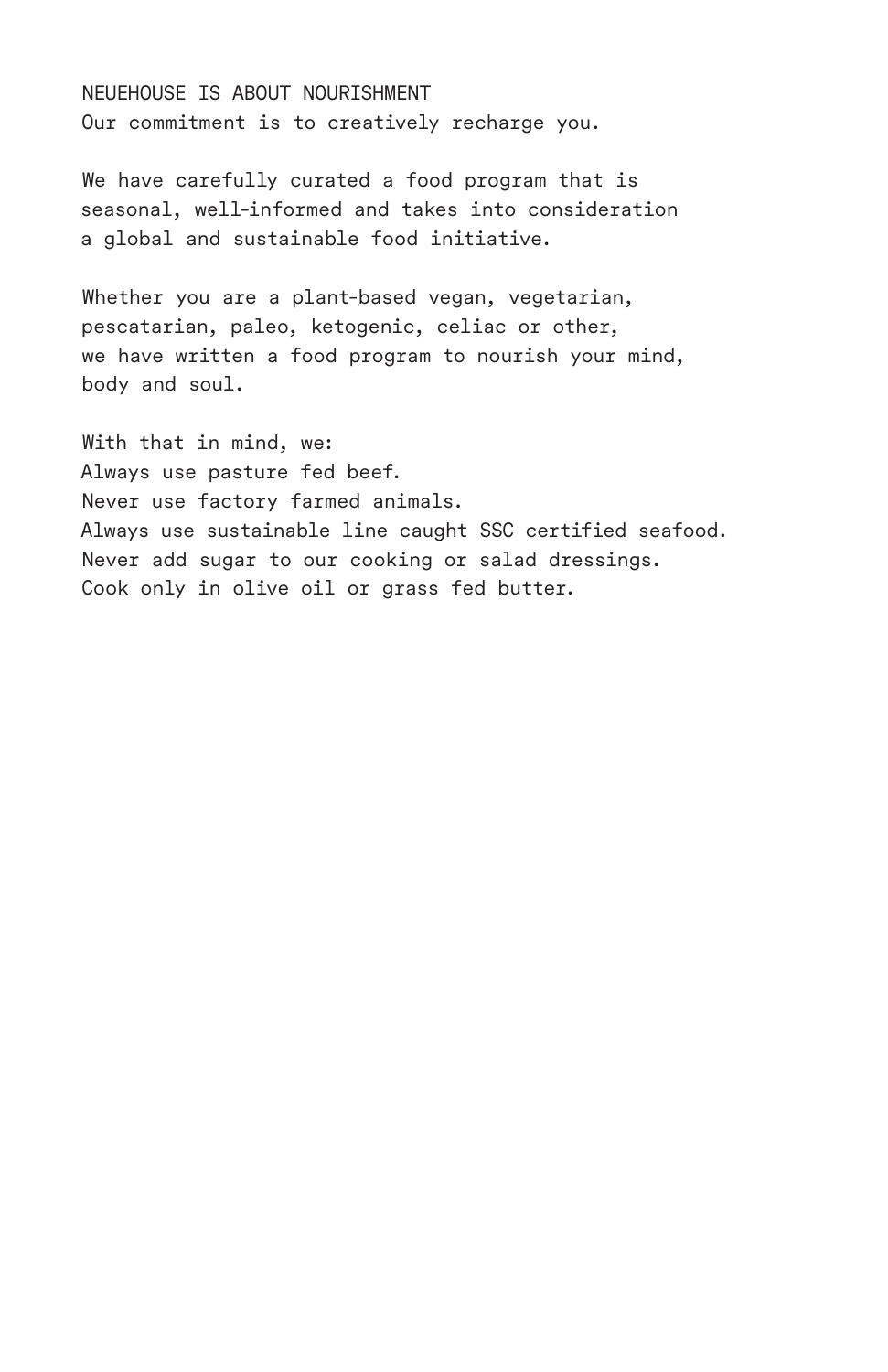# SUN-UP 8:00am–3:30pm

### Artisan Pastries

| Pignoli Cookies<br>Gluten-Free, Contains Nuts | 2              |
|-----------------------------------------------|----------------|
| Chocolate Cannelle                            | $\overline{4}$ |
| Seasonal Donut                                | 5              |
| Tahini Croissant                              | 5              |
| Pumpkin Cranberry Muffin<br>Gluten-Free       | 6              |

### Blended Nutrient Smoothies

| Bali Mountain Blend Smoothie                                                        | 11 |
|-------------------------------------------------------------------------------------|----|
| Cacao, Cashews, Coconut Yogurt, Vanilla, Mejool Dates, Flax Seed, Pepitas, Cinnamon |    |
| Vegan, Gluten-Free, Ketogenic, Paleo                                                |    |
| Green Fiber Smoothie                                                                | 12 |
| Spinach, Cucumber, Lemon, Apple, Banana, Spirulina, Psyllium Husk                   |    |
| Vegan, Gluten-Free, Ketogenic, Paleo                                                |    |

### Breakfast Bowls

| Fruit Carpaccio                                                     | 10 |
|---------------------------------------------------------------------|----|
| Seasonal Fruits, Kaffir Lime, Passionfruit, Flowering Hyssop        |    |
| Vegan, Gluten-Free                                                  |    |
| Amaranth Oatmeal                                                    | 12 |
| Dried Cranberries, Chia Seeds, Organic Brown & Red Rice,            |    |
| Seasonal Compote, Coconut Milk                                      |    |
| Vegan, Gluten-Free                                                  |    |
| Coconut Yogurt Bowl                                                 | 14 |
| Anita's Coconut Yogurt, Macerated Berries, House Made Granola       |    |
| Vegan, Gluten-Free                                                  |    |
| Organic Egg Bowl                                                    | 14 |
| Jammy Egg, Avocado, Seasonal Squash Hash, Lacinato Kale, Hemp Seeds |    |
| Vegetarian, Gluten-Free, Dairy-Free, Ketogenic, Paleo               |    |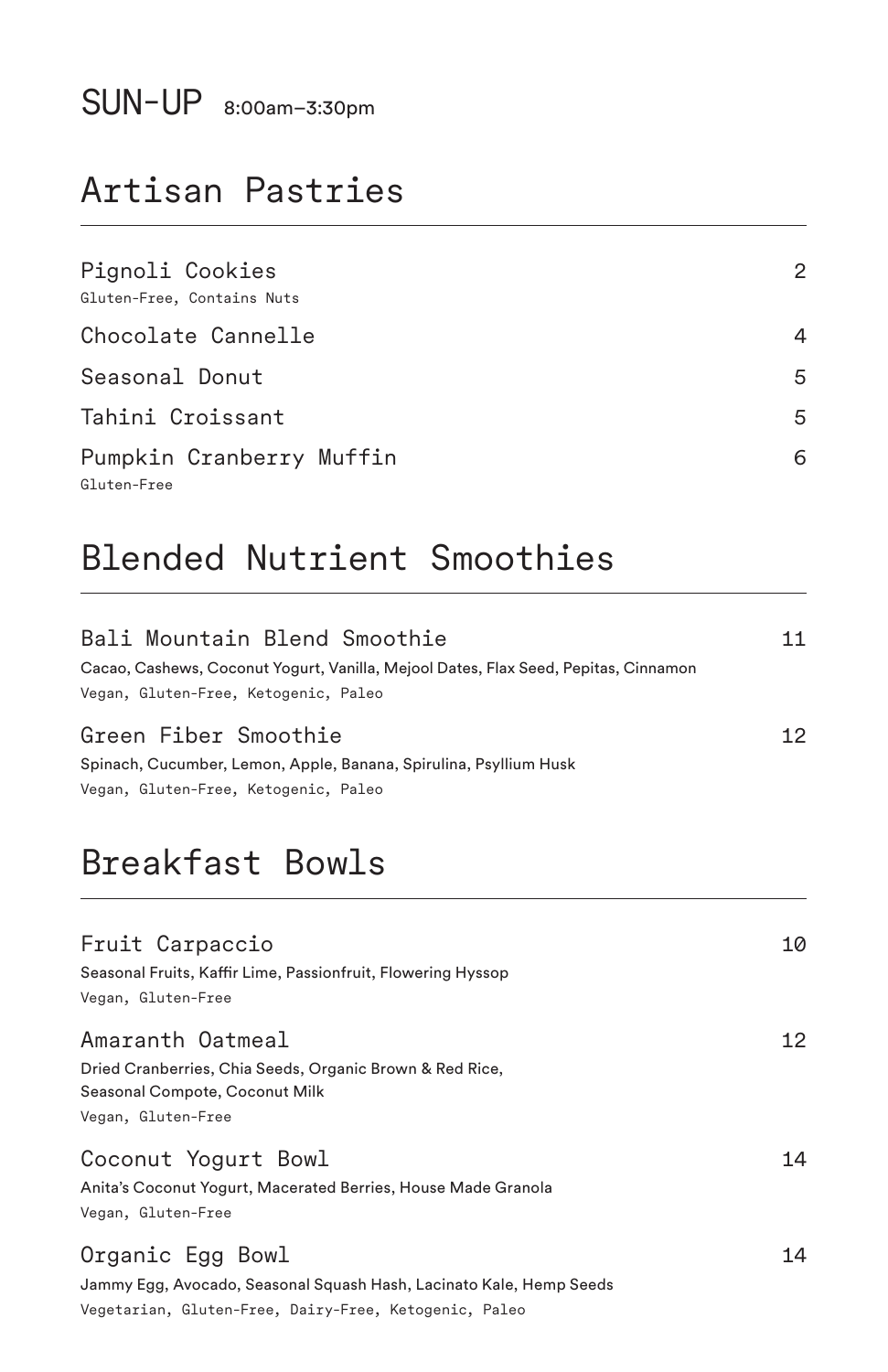|  |  | The House Classics |  |
|--|--|--------------------|--|
|--|--|--------------------|--|

Our five dishes designed to inspire your creative<br>spirit. Available globally in all our houses.

| Suki Bowl                      | 20 | Tuna Tartare                           | 21 |
|--------------------------------|----|----------------------------------------|----|
| Brown Rice, Pickled Ginger,    |    | Basil Oil, Preserved Lemon,            |    |
| Sumac-Dusted Salmon,           |    | Grissini, Lemon                        |    |
| Snow Peas, Spinach, Sesame     |    | Dairy-Free                             |    |
| Pescatarian, Dairy-Free.       |    |                                        |    |
| Gluten-Free                    |    | Organic Egg Bowl                       | 14 |
|                                |    | Jammy Egg, Avocado, Seasonal           |    |
| Buddha Bowl                    | 17 | Squash Hash, Lacinato Kale, Hemp Seeds |    |
| Beech Mushrooms, Pickled Red   |    | Vegetarian, Ketogenic, Paleo           |    |
| Cabbage, Avocado, Seared Tofu, |    |                                        |    |
| Grape Tomatoes, White Quinoa,  |    | Burger                                 | 19 |
| Green Tahini Hummus, Sunflower |    | Pasture Fed Beef Burger, Cabot         |    |
| Seeds, Lime Dressing           |    | VT Cheddar, Beefsteak Tomato,          |    |
| Vegan, Gluten-Free             |    | Butter Lettuce, House Pickle, Secret   |    |
|                                |    | Sauce, Brioche Sesame Bun, Fries       |    |
|                                |    |                                        |    |

# Revisited Classics

| Avocado Toast<br>Toasted Rye Sour Dough, Avocado, Lime, Sumac, Ruby Radish, Feta<br>Optional Poached Egg +3<br>Vegetarian, Can Be Made Vegan                 | 14 |
|--------------------------------------------------------------------------------------------------------------------------------------------------------------|----|
| My Egg Sandwich<br>Applewood Bacon, Soft Scrambled Eggs, Aged Cabot Cheddar,<br>Arugula, Toasted Brioche<br>Can Be Made Vegetarian                           | 15 |
| Crisp Celeriac Latkes<br>Pastrami Salmon Tartare, Crème Fraiche, Dill, Petite Salad<br>Optional Poached Egg +3<br>Gluten-Free                                | 17 |
| Organic Egg Omelette<br>Roasted Mushrooms, Soft Herbs, Comte Cheese, & Petite Salad on Sour Dough Toast<br>Optional Organic Applewood Bacon +4<br>Vegetarian | 17 |
| Tuna Tartare<br>Basil Oil, Preserved Lemon, Grissini, Lemon<br>Dairy-Free                                                                                    | 21 |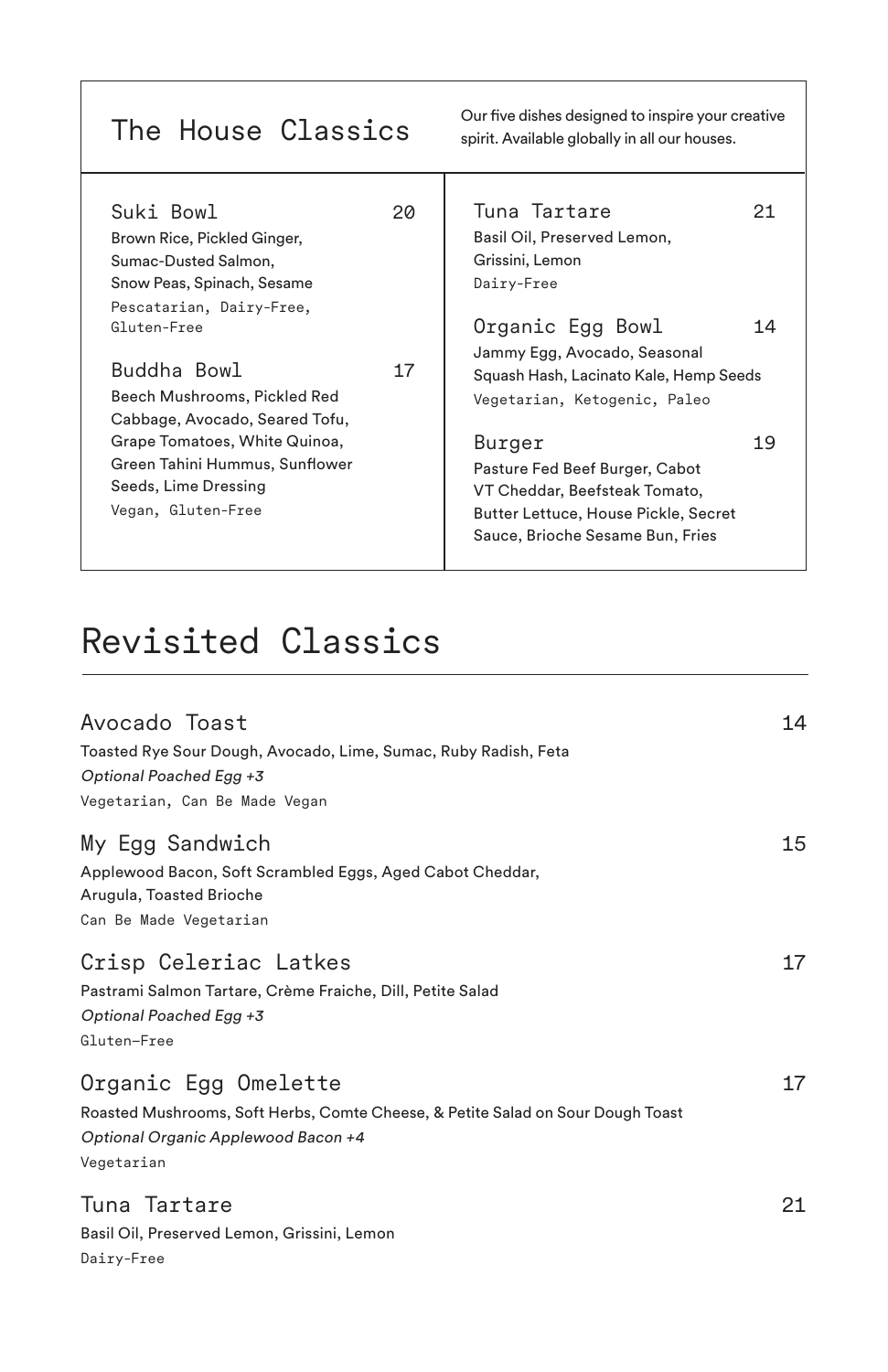# Liquid Healers Served in Stone Mugs

| Chicken Noodle<br>Organic Chicken Bone Broth, Kelp Noodles, Organic Ginger, Fresh Chili<br>Gluten-Free, Dairy-Free, Paleo, Ketogenic            | 9  |
|-------------------------------------------------------------------------------------------------------------------------------------------------|----|
| Shrooms<br>Mushroom Consommé, White Miso, Grilled Shiitake Mushrooms<br>Vegan, Gluten-Free, Paleo, Ketogenic                                    | 9  |
| Bistro                                                                                                                                          |    |
| Charred Wedge Salad<br>Charred Gem & Red Endive, Blue Cheese Dressing,<br>Applewood Bacon, Heirloom Tomatoes, Chives<br>Gluten-Free             | 15 |
| Pressed Piadini Flatbread Sandwich<br>Prosciutto San Daniele, Buffalo Mozzarella, Roma Tomato, Arugula,<br>Housemade Flat Bread, Fries          | 18 |
| Burger<br>Pasture Fed Beef Burger, Cabot VT Cheddar, Beefsteak Tomato, Butter Lettuce,<br>House Pickle, Secret Sauce, Brioche Sesame Bun, Fries | 19 |

### Vegan Burger 19

Housemade Mushroom Burger, Brown Rice, Niçoise Olive Tapenade, Romesco, Arugula, Aquafaba Aioli, Potato Roll, Sweet Potato Fries Contains Nuts

Minute Steak Frites 32 Pasture Raised Beef Rib Eye, Fresh Horseradish & Watercress Salad, Garlic Lemon Butter, Fries Gluten-Free, Ketogenic, Can Be Made Paleo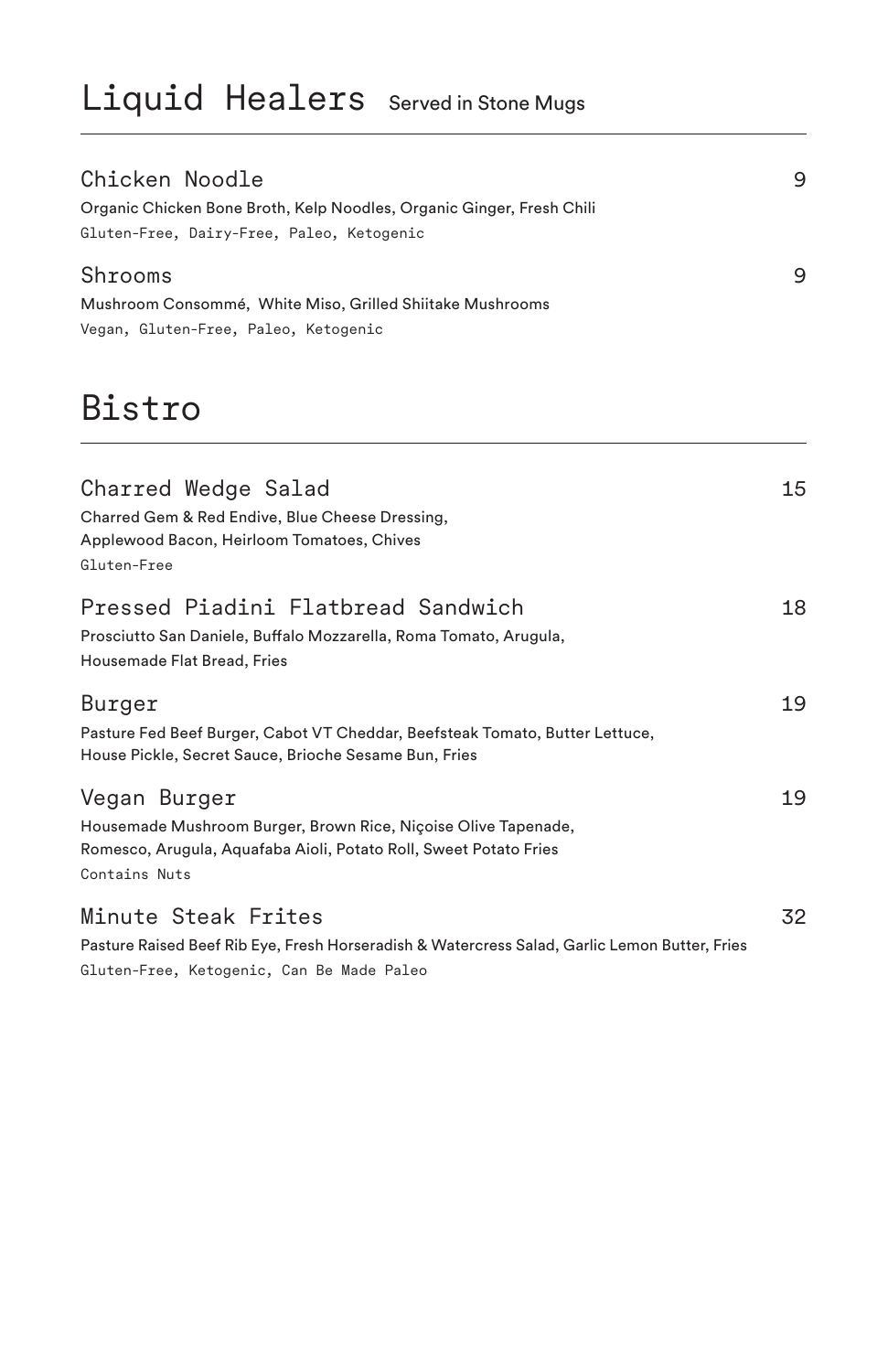# Brain Food Bowls

#### **ADD PROTEIN TO ANY LUNCH BOWL**

Tofu +5, Chicken +7, Seared Salmon +9, Tuna Conserva +11

| Squash Bowl<br>Himalayan Red Rice, Roasted Seasonal Squash, Caramelized Radicchio,<br>Golden Raisins, Candied Walnuts, Coconut Ginger Dressing<br>Vegan, Gluten-Free               | 16 |
|------------------------------------------------------------------------------------------------------------------------------------------------------------------------------------|----|
| Buddha Bowl                                                                                                                                                                        | 17 |
| Seared Tofu, Beech Mushrooms, Pickled Red Cabbage, Avocado, Grape Tomatoes,<br>White Quinoa, Green Tahini Hummus, Sunflower Seeds, Lime Dressing<br>Vegan, Dairy-Free, Gluten-Free |    |
| "Chili" Bowl                                                                                                                                                                       | 18 |
| Turkey Chili, Bacon, Pasture Buttered Cauliflower Rice, Crème Fraiche, Lemon Broccolini<br>Ketogenic, Gluten-Free                                                                  |    |
| Suki Bowl                                                                                                                                                                          | 20 |
| Brown Rice, Pickled Ginger, Sumac-Dusted Salmon, Snow Peas, Spinach, Sesame                                                                                                        |    |
| Pescatarian, Dairy-Free, Gluten-Free                                                                                                                                               |    |
| Tuna Niçoise Bowl                                                                                                                                                                  | 21 |
| Big Eye Tuna Conserva, Haricots Verts, Roasted New Potatoes, Grape Tomatoes,<br>Niçoise Olives, Gem Lettuce, Jammy Egg, Green Goddess Dressing                                     |    |
| Ketogenic, Gluten-Free                                                                                                                                                             |    |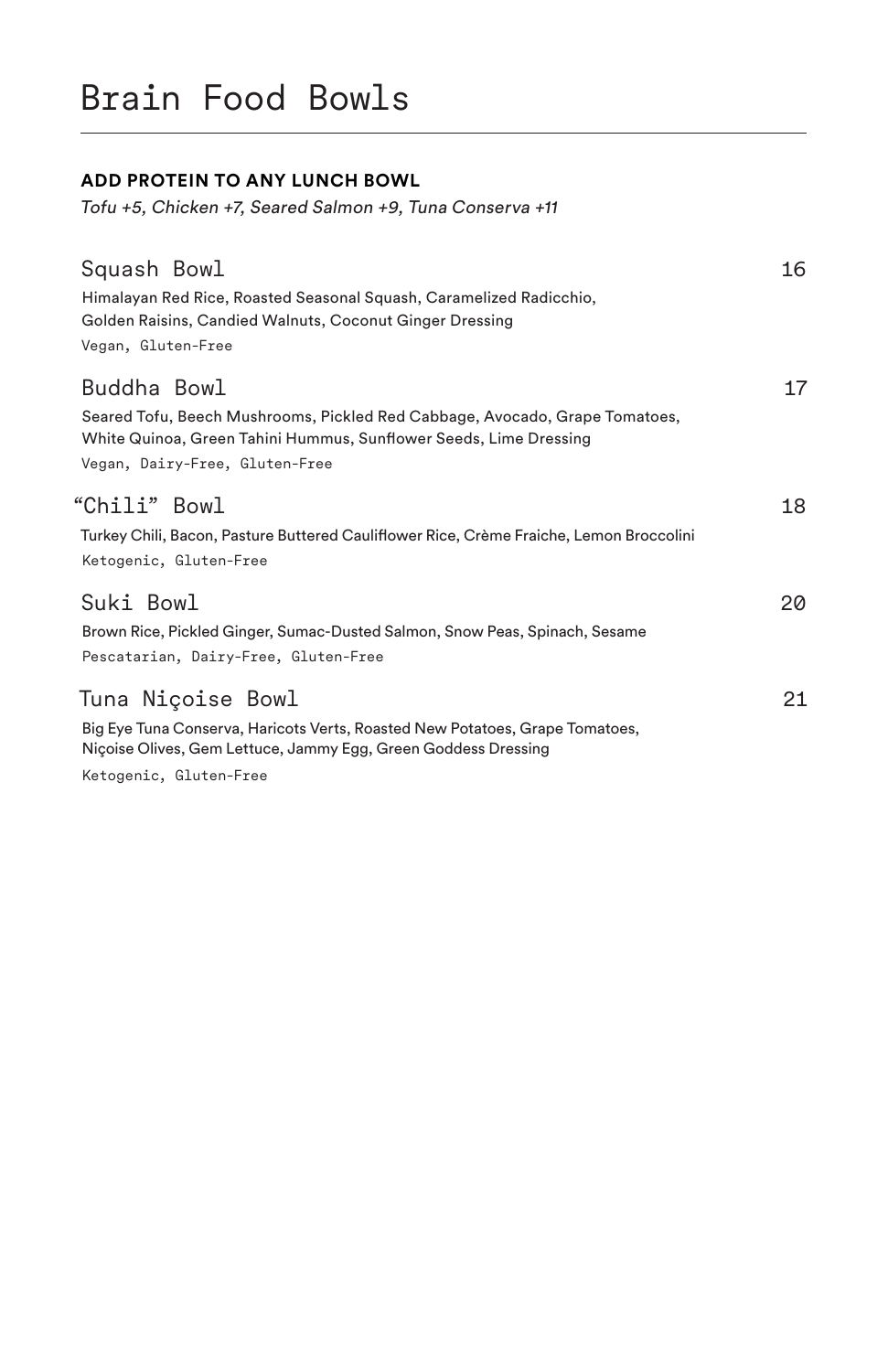### A propriety NeueHouse blend roasted by Parlor Coffee

| NeueHouse Drip | 2.5 |
|----------------|-----|
| Espresso       | 4   |
| Americano      | 4   |
| Macchiato      | 4   |
| Cortado        | 4   |
| Flat White     | 4   |
| Latte          | 4   |
| Cappuccino     | 4   |
| Cold Brew      | 4   |
|                |     |

### **CHOICE OF MILK**

Almond, Macadamia, Oat, Pistachio, Whole Organic

| Teas By House of Waris |  |  |  |  |  | Cup $4 \mid$ Pot 7 |
|------------------------|--|--|--|--|--|--------------------|
|------------------------|--|--|--|--|--|--------------------|

Organic Loose Leaf Tea made exclusively for NeueHouse. Waris Ahluwalia is driven by a deep and abiding desire to create stories, products and experiences that captivate, transport, and shift perception. Organic, Vegan and Non-GMO.

Ginger Lemon Jasmine Sencha Ceylon English Breakfast Earl Grey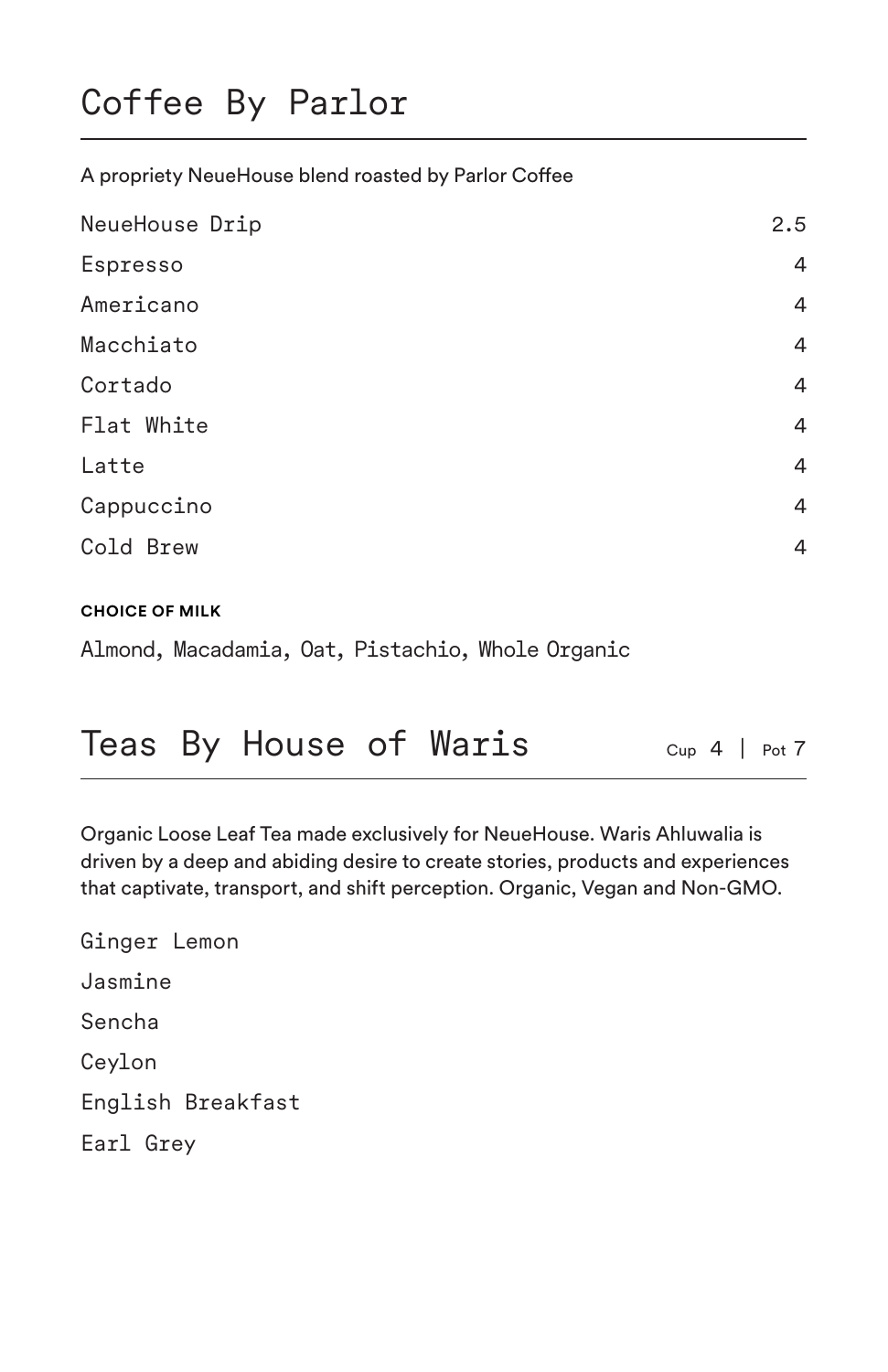### Creative Recharges

A specialty program of recharges that offer unique nutritional benefits to unlock your creativity. Ask for our nutritional information cards on the benefits of each brew.

| Chlorophyll Water<br>Refreshing Blend of Mint, Lemon, Vitamins | 5 |
|----------------------------------------------------------------|---|
| Organic Matcha Latte                                           | 6 |
| Organic Turmeric Golden Latte<br>Fresh Grated Cinnamon         | 6 |
| Ground Beet Latte<br>Cacao Powder                              | 6 |
| Mushroom Coffee Sigmatic<br>Warm Pistachio Milk                | 7 |
| Kombucha<br>By Seek North                                      | 7 |
| Decaf by Bulletproof<br>David Asprey MCT Oil                   | 7 |
| Can of Nitrogen<br>Decaf by Quivr                              | 7 |

### Other Drinks

| Iced Tea                                | 4  |
|-----------------------------------------|----|
| Lemonade<br>Seasonal Flavors +2         | 4  |
| Ginger Shot                             | 5  |
| Fresh Orange Juice<br>Squeezed to Order | 5  |
| Fresh Pressed Green Juice               | 10 |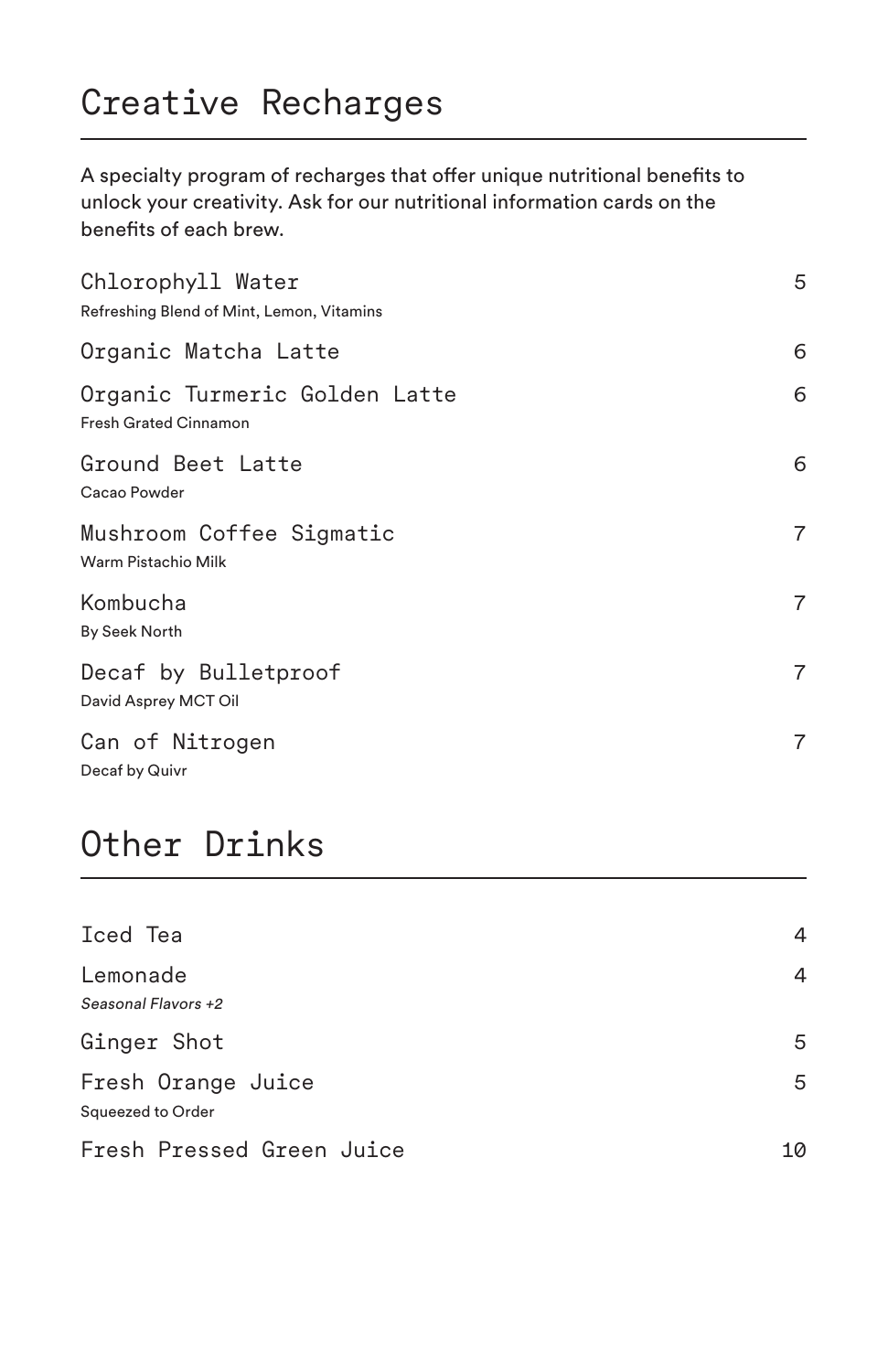Mimosa Variation Orange, Grapefruit, Guava

NeueSpritz Hibiscus, Yuzu, Bubbles

Pomme Americano Cliffon Dry Cider, Ramazotti Rose, Citrus Choice of Spirit

### Beers

8

10

### Lager

Seasonal Sour

Pilsner

IPA

AL's Classic Non-Alcoholic Beer

### Hard Kombucha Contains Alcohol

Flying Embers Pineapple Chili

Flying Embers Grapefruit

Flying Embers Watermelon Basil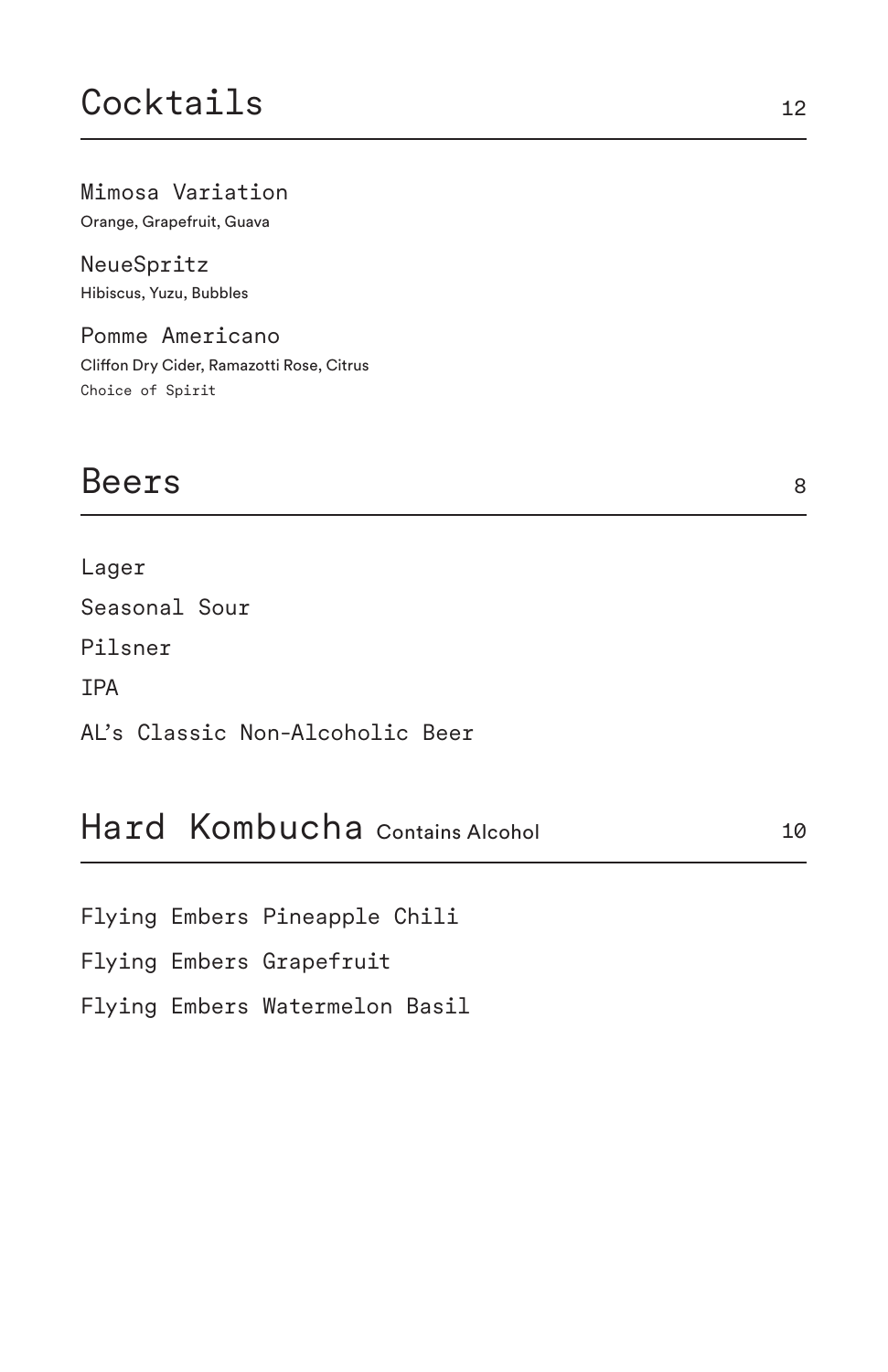# Wines By The Glass

| <b>SPARKLING</b>                                                      | Glass | <b>Bottle</b> |
|-----------------------------------------------------------------------|-------|---------------|
| FIOL, Brut, Prosecco<br>Treviso, Italy NV                             | 13    | 55            |
| Champagne Deutz, Brut, 'Classic'<br>Champagne, France NV              | 40    | 140           |
| <b>WHITE</b>                                                          |       |               |
| Garciarévalo, 'Casamaro', Verdejo<br>Rueda, Spain 2020                | 12    | 42            |
| Domaine Eden, Chardonnay<br>Santa Cruz Mountains, California 2017     | 23    | 81            |
| <b>ORANGE</b>                                                         |       |               |
| COS, Zibibbo<br>Sicily, Italy 2020                                    | 24    | 84            |
| <b>RED</b>                                                            |       |               |
| Altos Las Hormigas, 'Terroir', Malbec<br>Valle De Uco, Argentina 2018 | 12    | 42            |
| Maison Noir, 'O.P.P.', Pinot Noir<br>Willamette Valley, Oregon 2019   | 17    | 60            |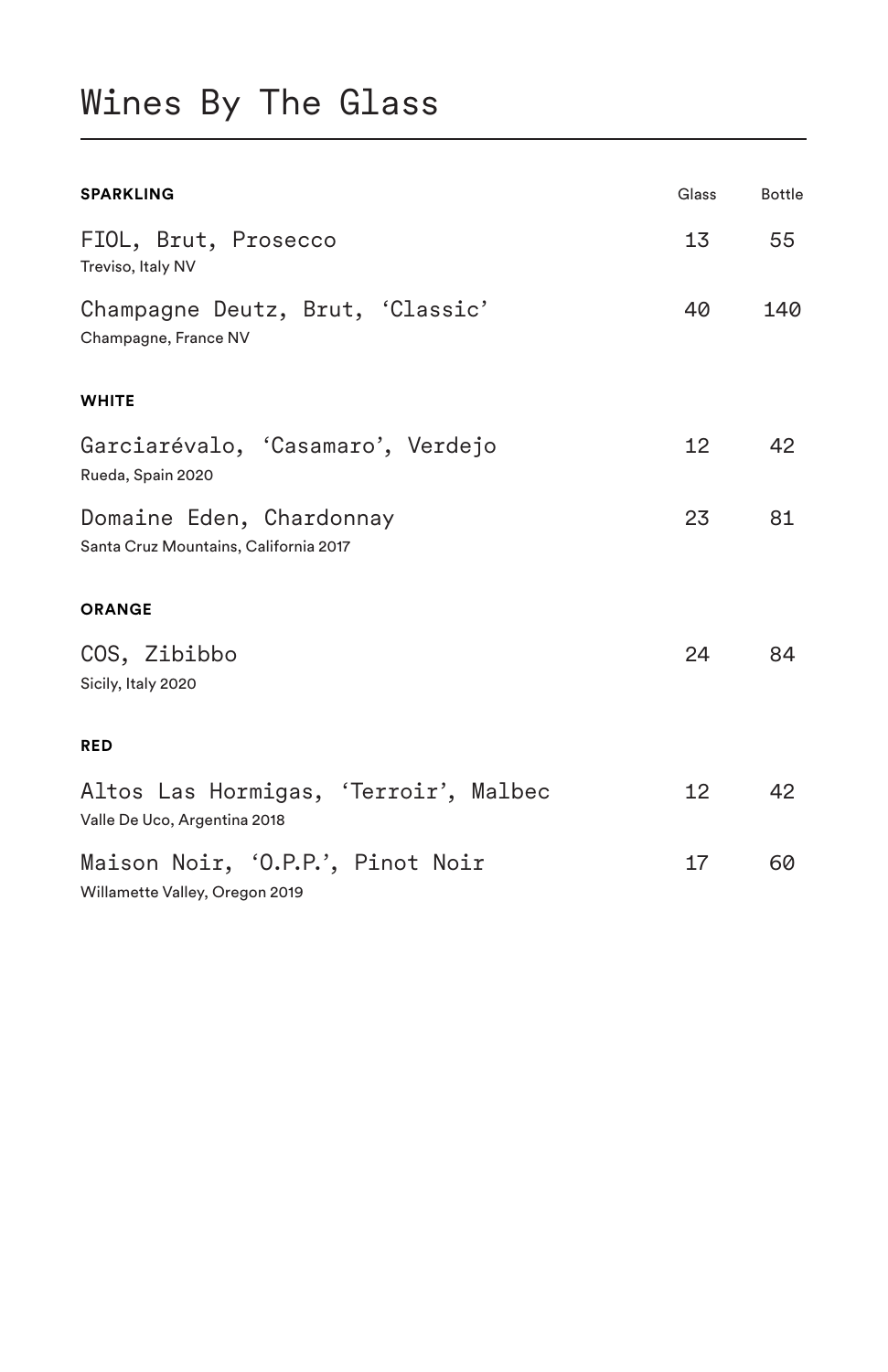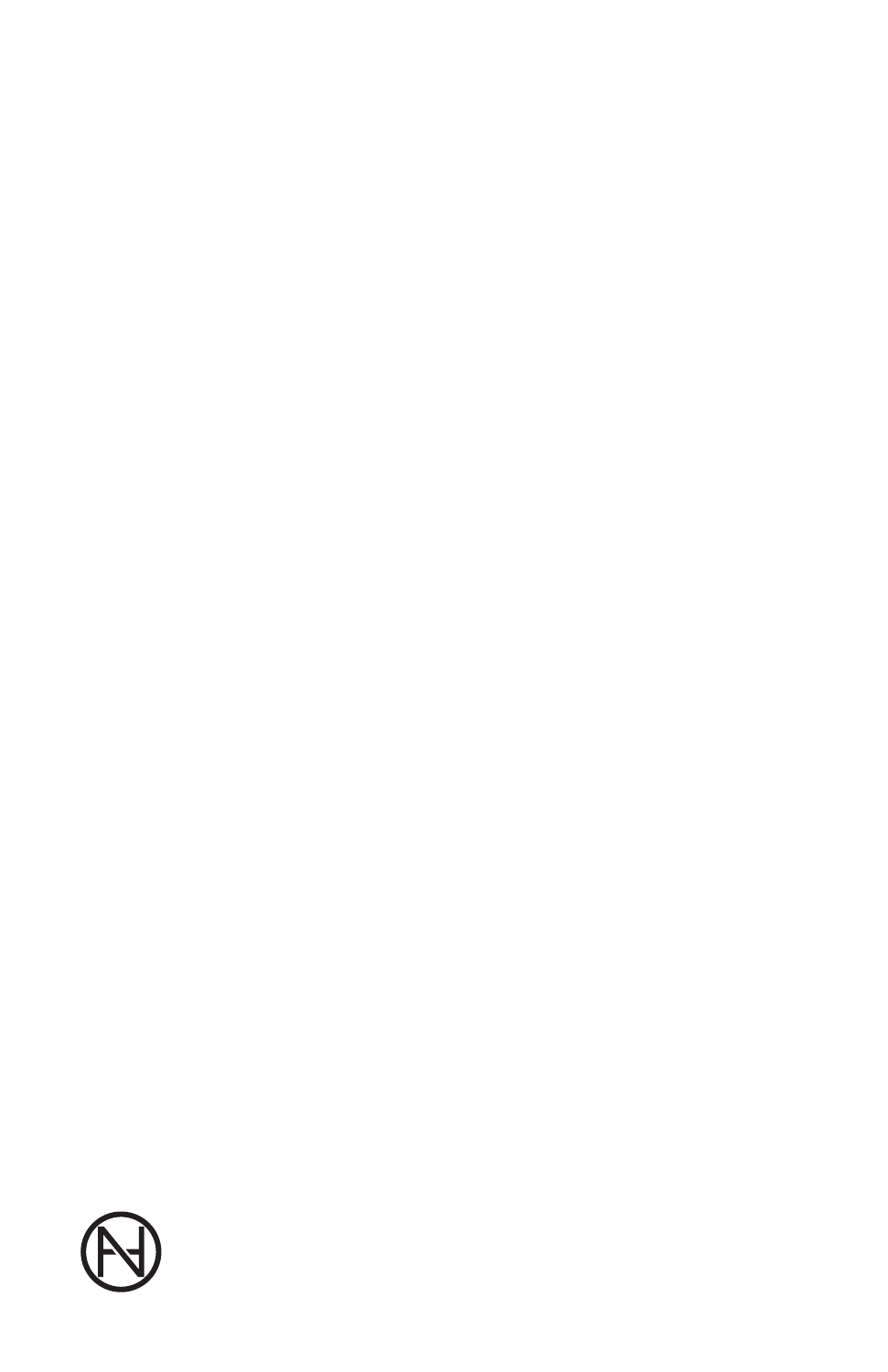### THE GALLERY // Bar

### **NeueHouse**

110 East 25th Street New York, New York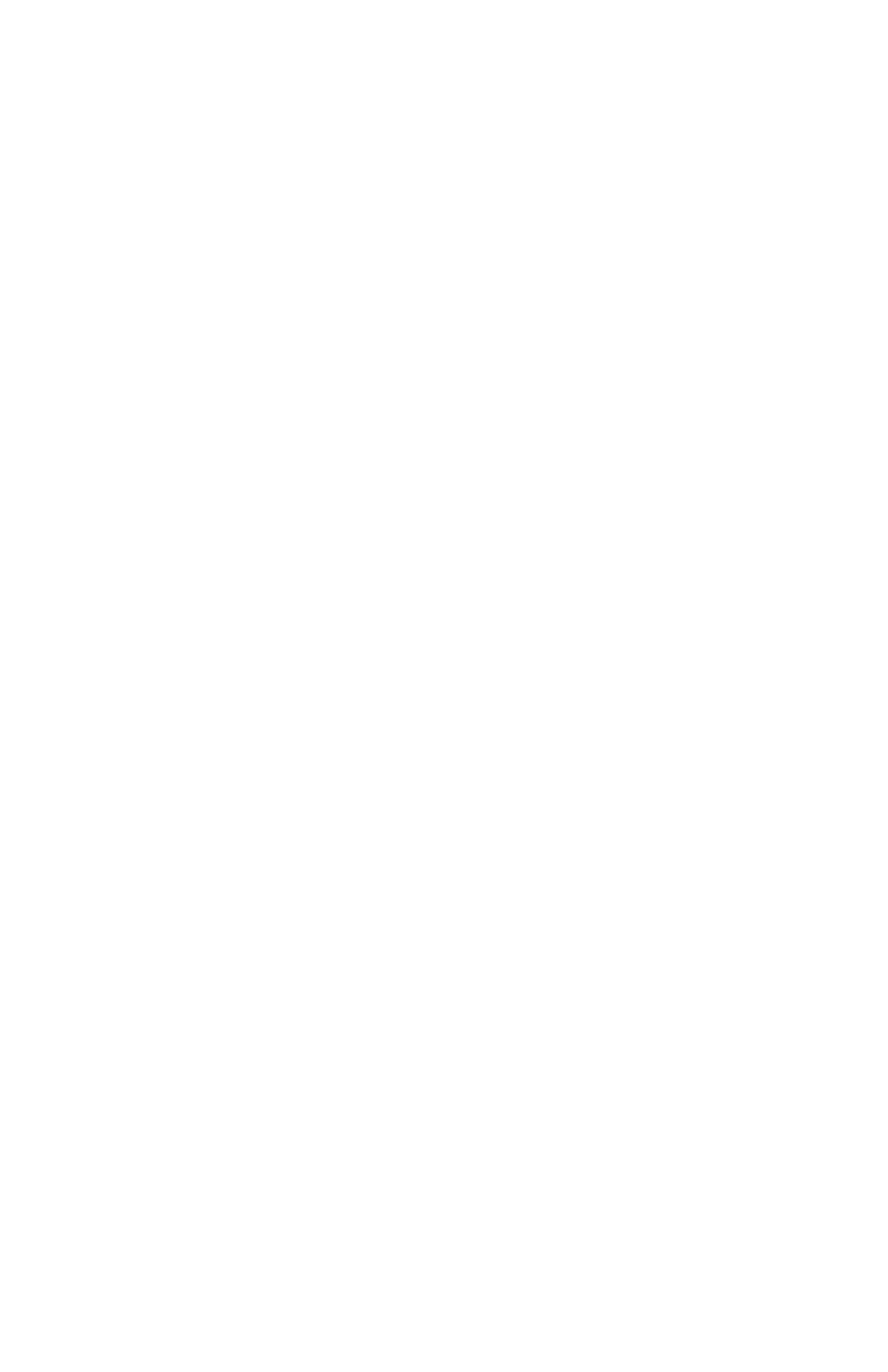# Bar Snacks

| Rosemary & Sea Salt Popcorn<br>Vegan, Gluten-Free            | 4 |
|--------------------------------------------------------------|---|
| Truffled Potato Chips<br>Vegan, Gluten-Free                  | 5 |
| House-Made Pickles<br>Vegan, Gluten-Free                     | 5 |
| Spanish Corn Nuts<br>Vegan, Gluten-Free                      | 6 |
| Mixed Salted Nuts<br>Vegan, Gluten-Free, Contains Peanut Oil | 7 |

### Bites

| Wood Fired Breads<br>Whipped Organic Grass-Fed Butter, Lava Salt<br>Vegetarian                                    | 7  |
|-------------------------------------------------------------------------------------------------------------------|----|
| Corsican Olives de Luce<br>6 Blended Olive Varieties, Lemon, Bay<br>Vegan, Gluten-Free                            | 9  |
| Vegetable Crudites<br>Dulse Bagna Cauda, Dried Persian Mulberries<br>Vegan, Gluten-Free                           | 14 |
| Crispy Squash Blossoms<br>Whipped Ricotta, Sauce Romesco<br>Vegetarian, Contains Nuts                             | 15 |
| Salt Roasted Baby Beets<br>Macadamia Ricotta, Beet Reduction, Red Vein Sorrel<br>Vegan, Gluten-Free               | 16 |
| Artisanal Cheese<br>Curated Selection, Seasonal Pickles, Fig-Pear Mostarda, Quince Jam<br>Vegetarian, Gluten-Free | 18 |
| Tuna Tartare Toast<br>Fresh Horseradish, Lemon, Tarragon<br>Dairy-Free                                            | 21 |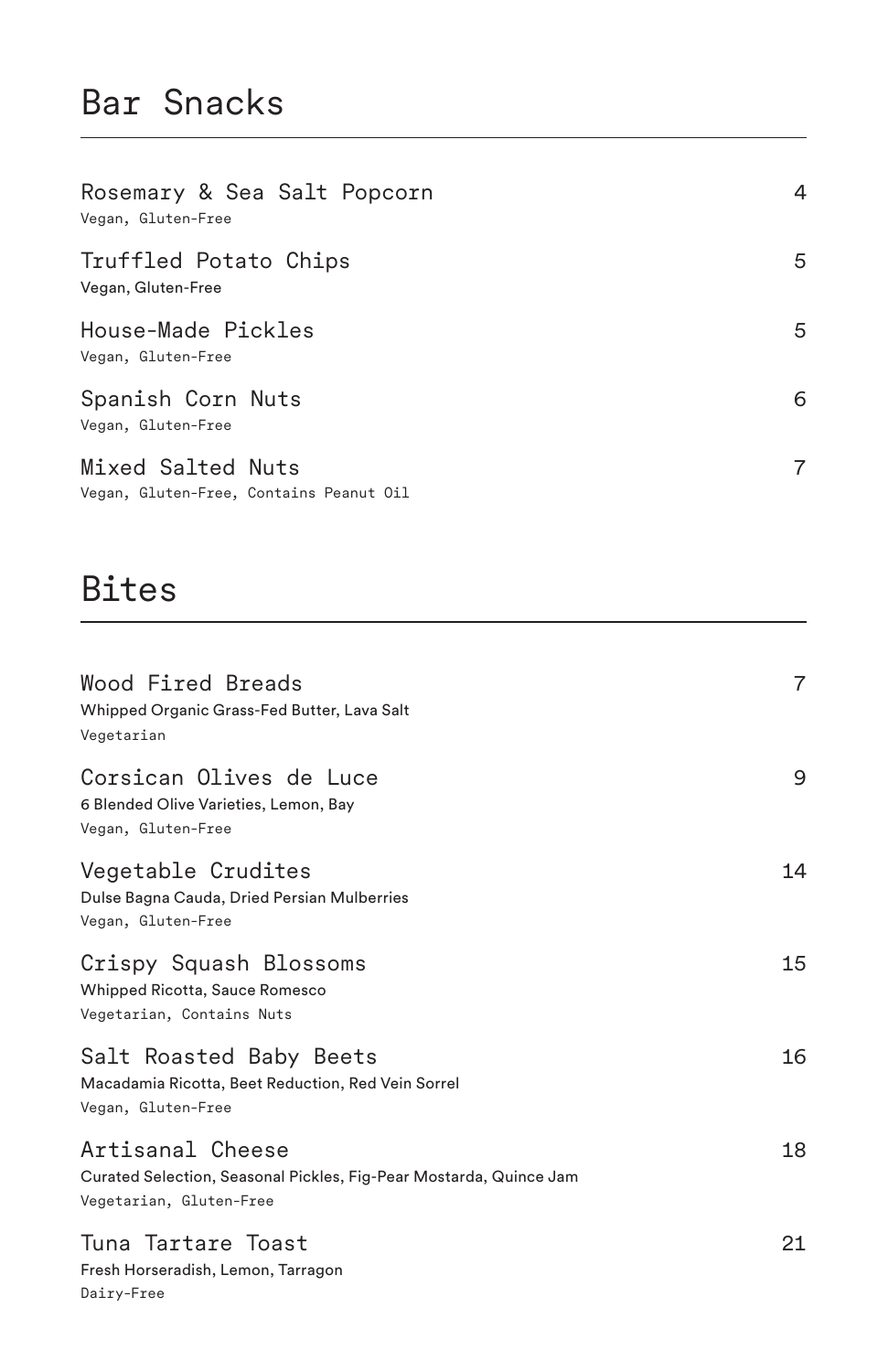# Starters

| Fennel & Blood Orange Salad<br>Shaved Pecorino, Toasted Fennel Seeds, Chives, Sherry Vinaigrette<br>Vegetarian, Gluten-Free, Can Be Made Vegan | 16  |
|------------------------------------------------------------------------------------------------------------------------------------------------|-----|
| Burrata<br>Leeks, Mustard Seeds, Capers, Hazelnuts, Calabrian Chili<br>Vegetarian, Gluten-Free, Contains Nuts                                  | 17  |
| Cacio Pepe Salad<br>Gem Lettuce, White Anchovies, Sun Dried Ricotta Salata, 3-Minute Egg<br>Gluten-Free                                        | 17  |
| Calamari Fritti<br>Zucchini, Lemon, Mint, Aioli                                                                                                | 17  |
| Red Snapper Carpaccio<br>Fresh Clementine, Preserved Lemon, Chili Flakes, Chive Oil<br>Dairy-Free, Gluten-Free                                 | 19  |
| Iberico de Bellota<br>Chili Marcona Almonds, Pickled Mushrooms, Chives<br>Dairy-Free, Gluten-Free                                              | 21. |

## Entrees

| Burger<br>Pasture Fed Beef, Cabot Cheddar, Beefsteak Tomato,<br>Butter Lettuce, House Pickle, Brioche, Fries                                            | 19 |
|---------------------------------------------------------------------------------------------------------------------------------------------------------|----|
| Vegan Burger<br>Housemade Mushroom Burger, Olive Tapenade, Romesco,<br>Aquafaba Aioli, Arugula, Potato Bun, Sweet Potato Fries<br>Vegan, Containts Nuts | 19 |
| Preserved Lemon Chicken<br>Parsnip Puree, Roasted Heirloom Carrots, Lemon Thyme Jus, Petite Salad<br>Gluten-Free                                        | 21 |
| Risotto Bowl<br>Black Bass, Swordfish, Tomato, Oregano<br>Can Be Made Vegan with Maitake Mushrooms<br>Gluten-Free                                       | 22 |
| Pan Seared Salmon<br>Black Lentils, Cherry Tomato Confit, Capers, Olives, Fennel<br>Dairy-Free, Gluten-Free                                             | 24 |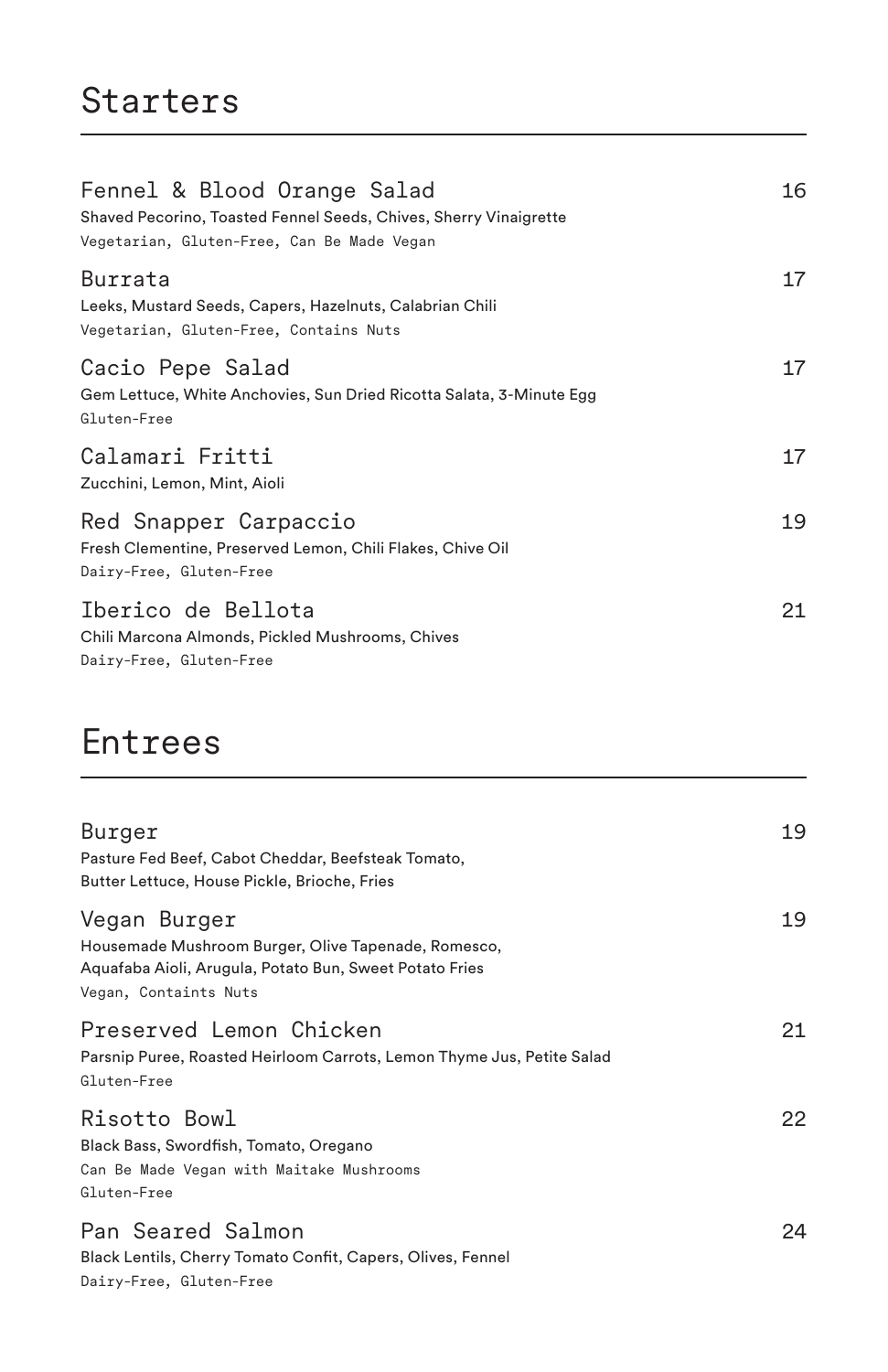### Sweets

| Blood Orange Campari Granita<br>Coconut Chantilly & Negroni Orange Crisp<br>Vegan, Gluten-Free | 8              |
|------------------------------------------------------------------------------------------------|----------------|
| Chocolate Pot<br>Cacao, Sea Salt, Chocolate Pearls & Crispy Rice<br>Gluten-Free                | 10             |
| That Cloud Cake<br>Seasonal Meringue                                                           | 12             |
| <b>HOUSE-MADE ICE CREAMS</b>                                                                   |                |
| Dark Chocolate Sorbet<br><b>Raw Cocoa Nibs</b><br>Vegan, Gluten-Free, Sugar-Free               | $\overline{7}$ |
| Saffron & Honey Gelato<br>Wildflower Honey Drizzle<br>Gluten-Free, Sugar-Free                  | $\overline{7}$ |
| Salted Pistachio Ice Cream<br>Pistachio Dust<br>Gluten-Free, Sugar-Free                        | 7              |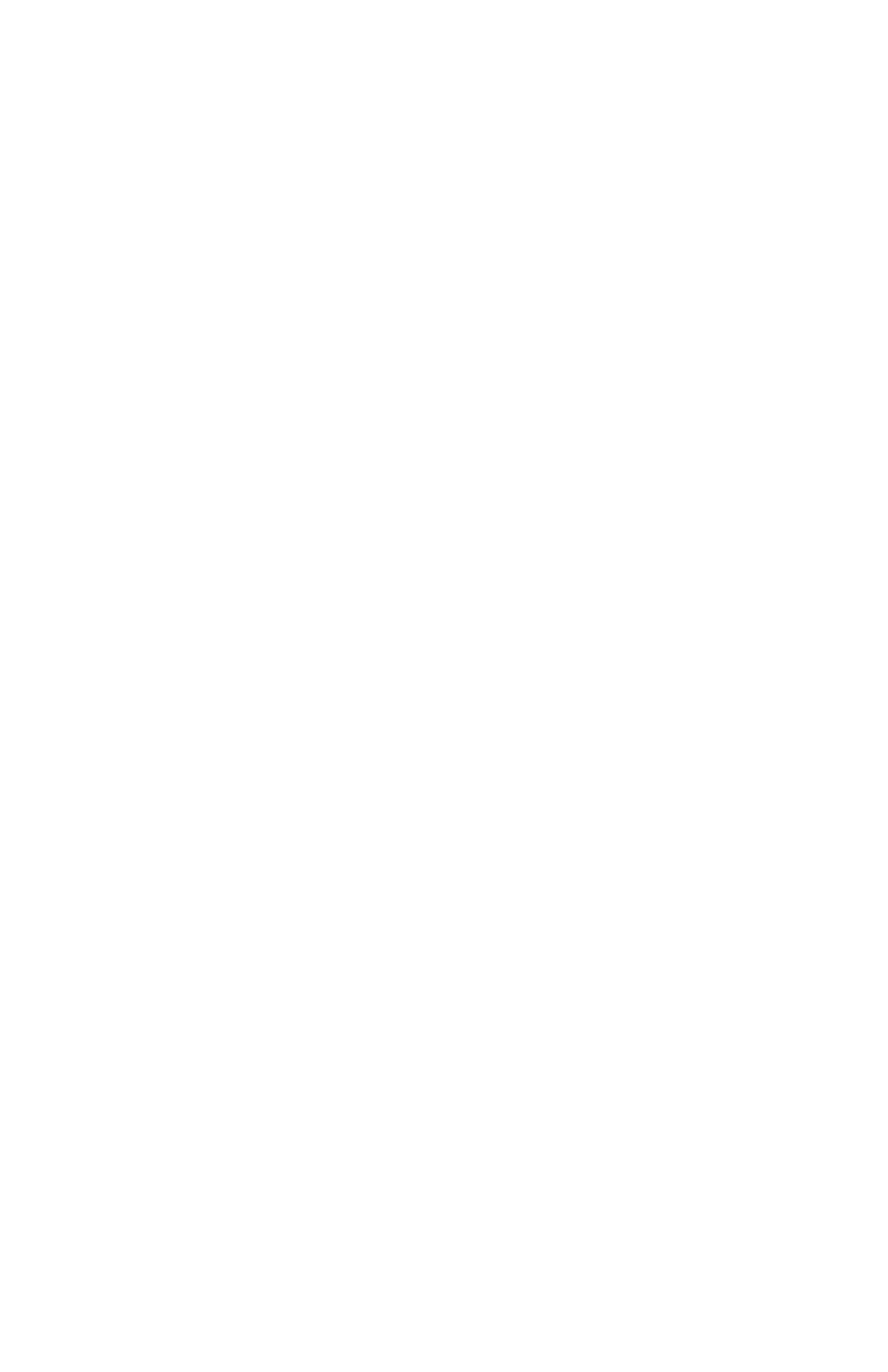### Cocktails

| NeueSpritz<br>Hibiscus, Yuzu, Bubbles                              | 14 |
|--------------------------------------------------------------------|----|
| Madison Square Margarita<br>Mijenta blanco, Serrano, Agave         | 14 |
| House Highball<br>Suntory Toki, Acqua Di Cedro, Numbing Spice      | 14 |
| Guava Daquiri<br>Plantation 3 Star Rum, Guava, Lime                | 14 |
| Martini<br>Ketel One Vodka, Super Cold                             | 16 |
| Apricot Old Fashioned<br>Knob Creek, Apricot, Bitters              | 16 |
| Negroni<br>Choose Gin, Mezcal, or Bourbon                          | 16 |
| Perfect Manhattan<br>Woodford Reserve, Regal Rogue, Amarena Cherry | 16 |
| <b>Beers</b>                                                       | 8  |

| IPA                             |  |
|---------------------------------|--|
| Pilsner                         |  |
| Lager                           |  |
| Seasonal Sour                   |  |
| AL's Classic Non-Alcoholic Beer |  |

| Hard Kombucha Contains Alcohol |  |  |
|--------------------------------|--|--|
|--------------------------------|--|--|

Flying Embers Pineapple Chili

Flying Embers Grapefruit

Flying Embers Watermelon Basil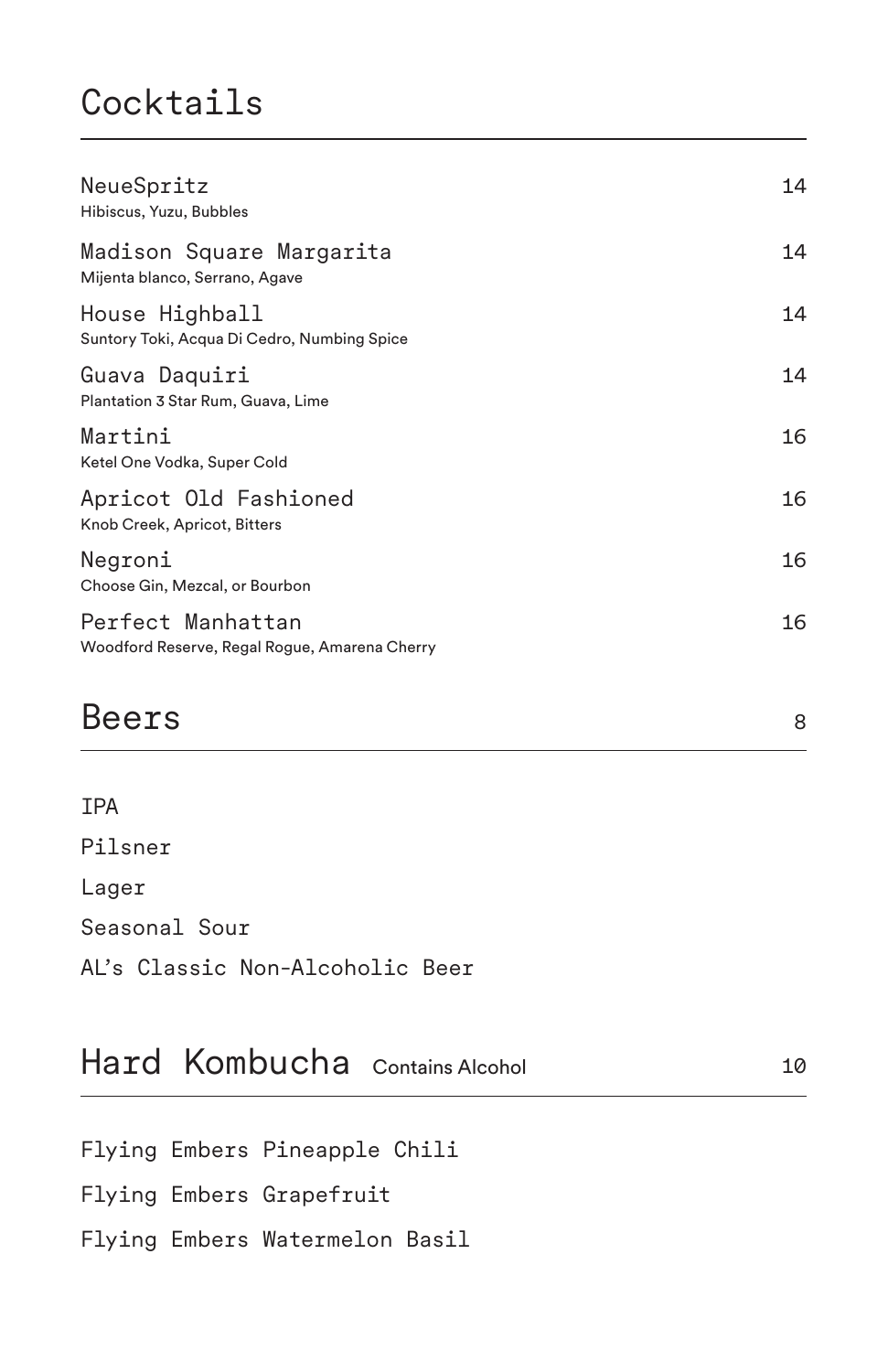# Spirits

| Ketel One                   | 12 |
|-----------------------------|----|
| Beluga Vodka                | 14 |
| Brooklyn Gin                | 12 |
| Hendrick's                  | 13 |
| Amass                       | 14 |
| Monkey 47                   | 16 |
| Plantation 3 Star Rum       | 12 |
| Ron Zacapa                  | 15 |
| Milagro Blanco              | 12 |
| Milagro Reposado            | 14 |
| Milagro Anejo               | 16 |
| Mijenta Blanco              | 14 |
| Mijenta Reposado            | 16 |
| Don Julio 1942              | 45 |
| Madre Mezcal                | 12 |
| Yola Mezcal                 | 12 |
| Del Maguey Mezcal Artesanal | 26 |
| Knob Creek                  | 14 |
| Suntory Toki                | 12 |
| Woodford Reserve            | 16 |
| Johnnie Walker Black Label  | 12 |
| Balvenie 12 Year            | 20 |
| Talisker 10 Year            | 24 |
| Yamazaki 12 Year            | 36 |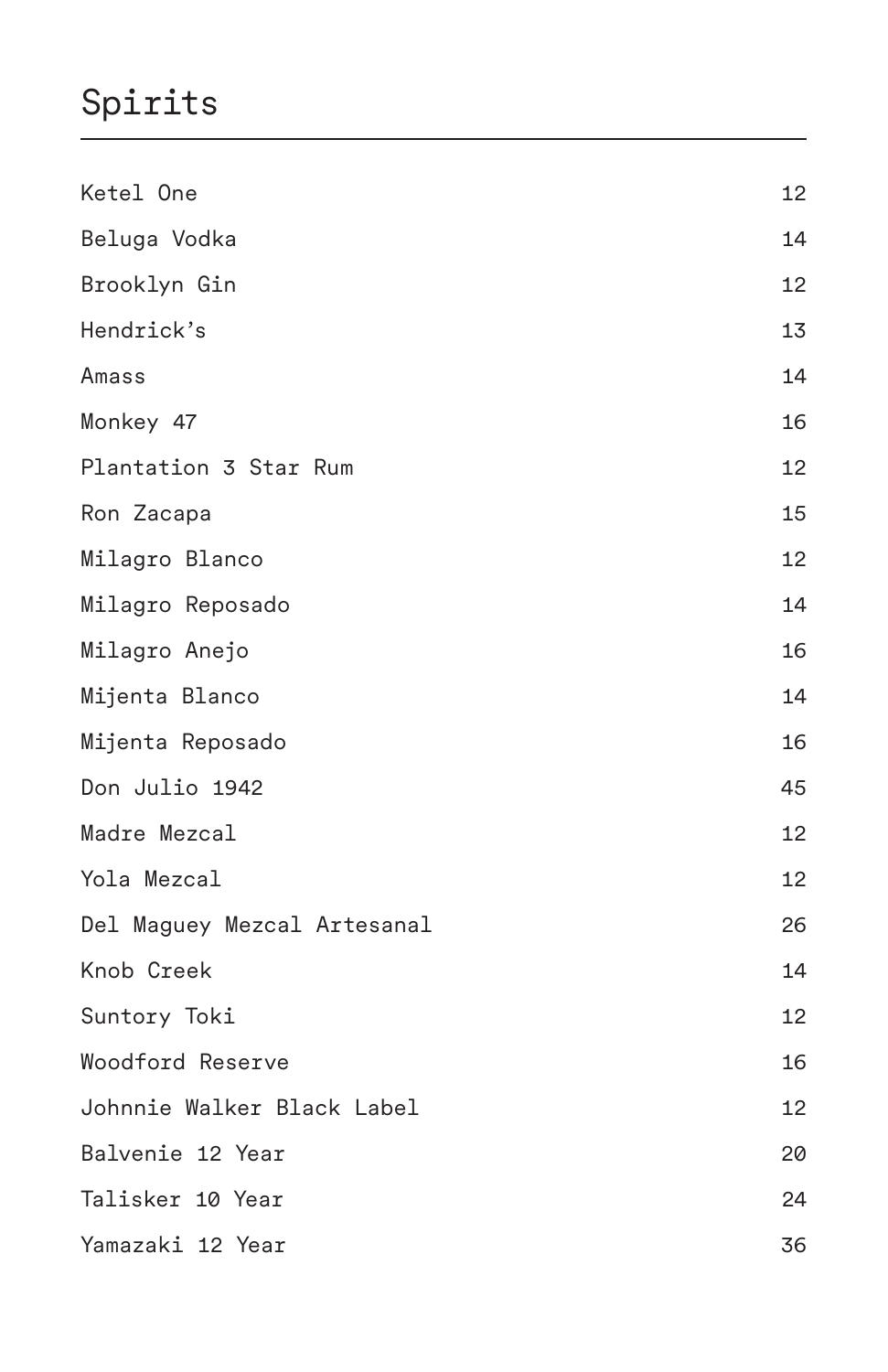# Wines By The Glass

| <b>SPARKLING</b>                                                                     | Glass | <b>Bottle</b> |
|--------------------------------------------------------------------------------------|-------|---------------|
| Lussory, Arien Non-Alcoholic<br>Spain NV                                             | 12    | 42            |
| FIOL, Brut, Prosecco<br>Treviso, Italy NV                                            | 13    | 55            |
| FIOL, Rosé, Prosecco<br>Treviso, Italy NV                                            | 13    | 55            |
| Champagne Deutz, Brut, 'Classic'<br>Champagne, France NV                             | 40    | 140           |
| <b>WHITE</b>                                                                         |       |               |
| Garciarévalo, 'Casamaro', Verdejo<br>Rueda, Spain 2020                               | 12    | 42            |
| Bailly Reverdy, Sauvignon Blanc<br>Sancerre, Loire Valley, France 2020               | 20    | 70            |
| Inama, 'Foscarina', Garganega<br>Soave Classico, Italy 2019                          | 20    | 70            |
| Domaine Eden, Chardonnay<br>Santa Cruz Mountains, California 2017                    | 23    | 81            |
| <b>ORANGE</b>                                                                        |       |               |
| COS, Zibibbo<br>Sicily, Italy 2020                                                   | 24    | 84            |
| <b>RED</b>                                                                           |       |               |
| Altos Las Hormigas, 'Terroir', Malbec<br>Valle De Uco, Argentina 2018                | 12    | 42            |
| Maison Noir, 'O.P.P.', Pinot Noir<br>Willamette Valley, Oregon 2019                  | 17    | 60            |
| Chateau Tour Bayard, Bordeaux Blend<br>Montagne-Saint-Émilion, Bordeaux, France 2016 | 20    | 70            |
| Bodegas Hermanos Peciña, Reserva, Tempranillo<br>Rioja, Spain 2013                   | 20    | 70            |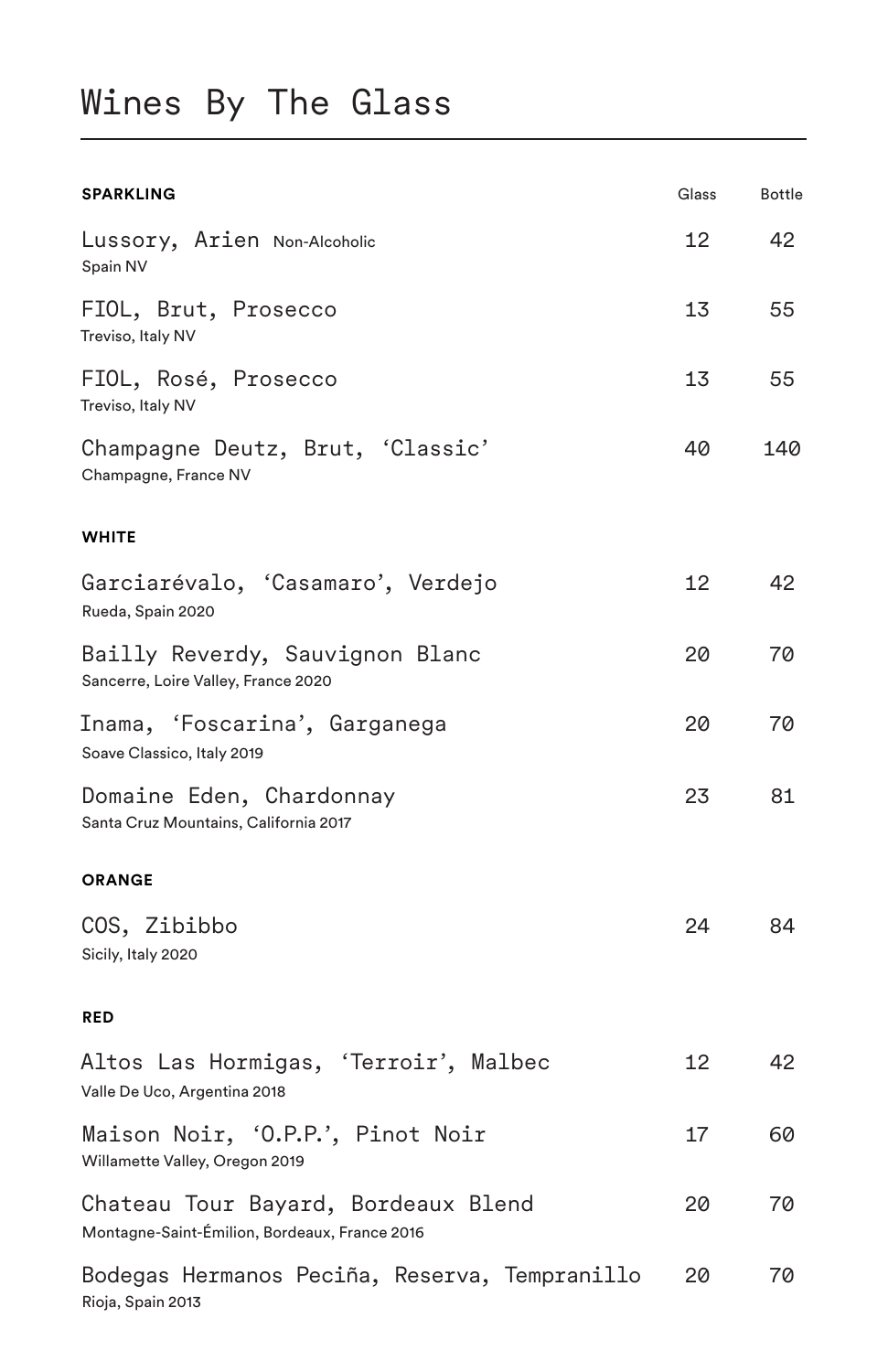#### **SPARKLING**

| Billecart-Salmon, Brut Rosé<br>Champagne, France NV                                               |     |  |  |  |
|---------------------------------------------------------------------------------------------------|-----|--|--|--|
| <b>WHITE</b>                                                                                      |     |  |  |  |
| Domaine Francois Crochet, 'Les Perrois'<br>Sauvignon Blanc<br>Sancerre, Loire Valley, France 2018 | 50  |  |  |  |
| Fichet, Chardonnay<br>Meursault, Burgundy, France 2019                                            | 99  |  |  |  |
| <b>RED</b>                                                                                        |     |  |  |  |
| Ballot Millot, Santenots 1er Cru, Pinot Noir<br>Volnay, Burgundy, France 2019                     | 105 |  |  |  |
| Mayacamas, Cabernet Sauvignon<br>Napa Valley, California 2016                                     | 150 |  |  |  |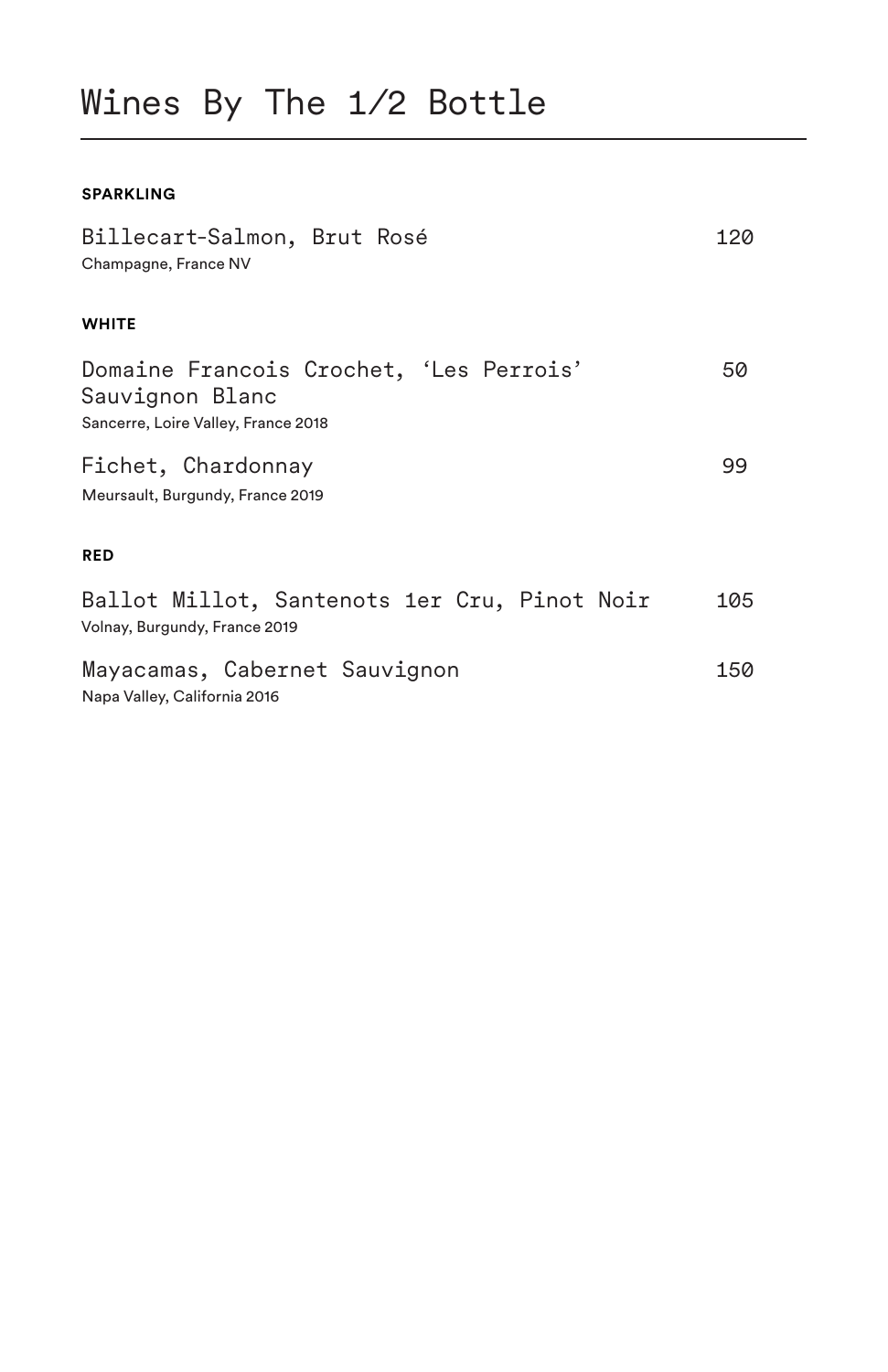# Wines By The Bottle

#### **SPARKLING**

| Lussory, Arien Non-Alcoholic<br>Spain NV                             | 42  |
|----------------------------------------------------------------------|-----|
| Sorelle Bronca, Brut, "Modi", Prosecco<br>Veneto, Italy NV           | 42  |
| FIOL, Brut, Prosecco<br>Treviso, Italy NV                            | 55  |
| FIOL, Rosé, Prosecco<br>Treviso, Italy NV                            | 55  |
| Argyle, Brut Rosé<br>Willamette Valley, Oregon 2017                  | 77  |
| Champagne Deutz, Brut, 'Classic'<br>Champagne, France NV             | 140 |
| Laurent-Perrier, Brut, 'Grand Siecle'<br>Champagne, France NV        | 306 |
| WHITE                                                                |     |
| Sauvignon Blanc                                                      |     |
| Matua<br>Marlborough, New Zealand 2020                               | 48  |
| Riesling                                                             |     |
| Kruger-Rumpf, Trocken<br>Nahe, Germany 2020                          | 56  |
| <b>Chenin Blanc</b>                                                  |     |
| Domaine Huet, Sec, 'Haut Lieu'<br>Vouvray, Loire Valley, France 2019 | 80  |
| Chenin Blanc/Semillon                                                |     |
| Alheit, 'Cartology Bush Vines'                                       | 105 |

Western Cape, South Africa 2018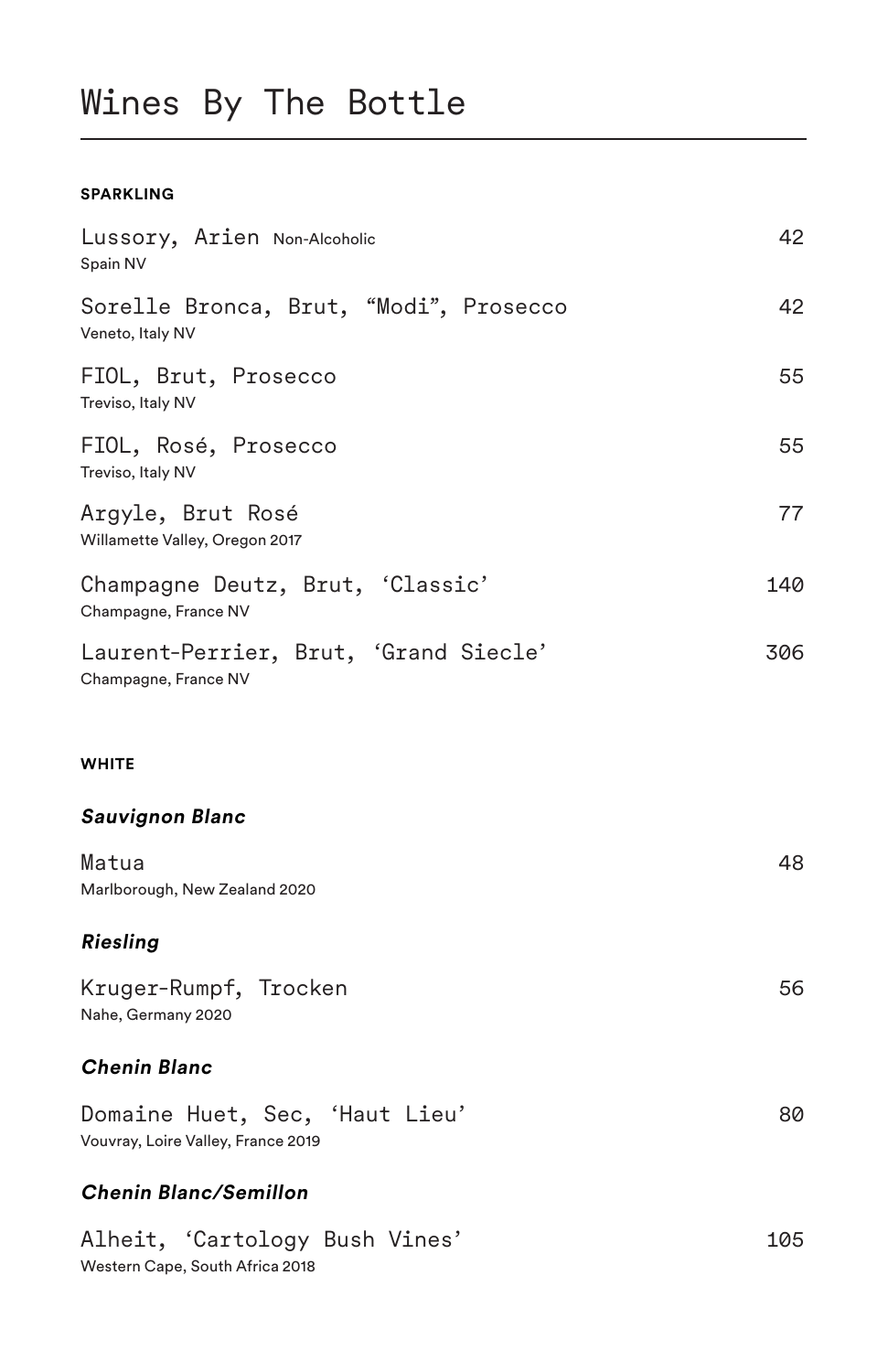### **ROSÉ**

### **Grenache**

| Bodegas Itxas Harri<br>Navarra, Spain 2020                                                            | 50  |
|-------------------------------------------------------------------------------------------------------|-----|
| Mourvèdre                                                                                             |     |
| Domaine Tour De Bon<br>Bandol, Provence, France 2020                                                  | 60  |
| Chardonnay                                                                                            |     |
| Patrick Piuze, 'Coteaux De Fontenay'<br>Chablis, Burgundy, France 2020                                | 74  |
| Scribe Winery<br>Carneros, California 2018                                                            | 82  |
| Genot Boulanger, Les Vergelesses 1er Cru<br>Savigny Les Beaune, Burgundy, France 2018                 | 200 |
| <b>Other Varieties</b>                                                                                |     |
| Domaine De L'Ecu, 'Granite', Melon De Bourgogne<br>Muscadet-Sèvre-et-Maine, Loire Valley, France 2019 | 50  |
| Vietti, Arneis<br>Piemonte, Italy 2020                                                                | 58  |
| Domaine D'Eduard, Aligoté<br>Burgundy, France 2019                                                    | 58  |
| Ciro Picariello, Fiano D'Avellino<br>Campania, Italy 2020                                             | 60  |
| Ben Haines, 'A Magic Place',<br>Warramunda Vineyard, Marsanne<br>Yarra Valley, Australia 2017         | 60  |
| Weingut Jäger, Federspiel,<br>'Ried Klaus', Grüner Veltliner<br>Wachau, Austria 2020                  | 63  |
| De Ferreiro, Albariño<br>Rías Baixas, Spain 2020                                                      | 70  |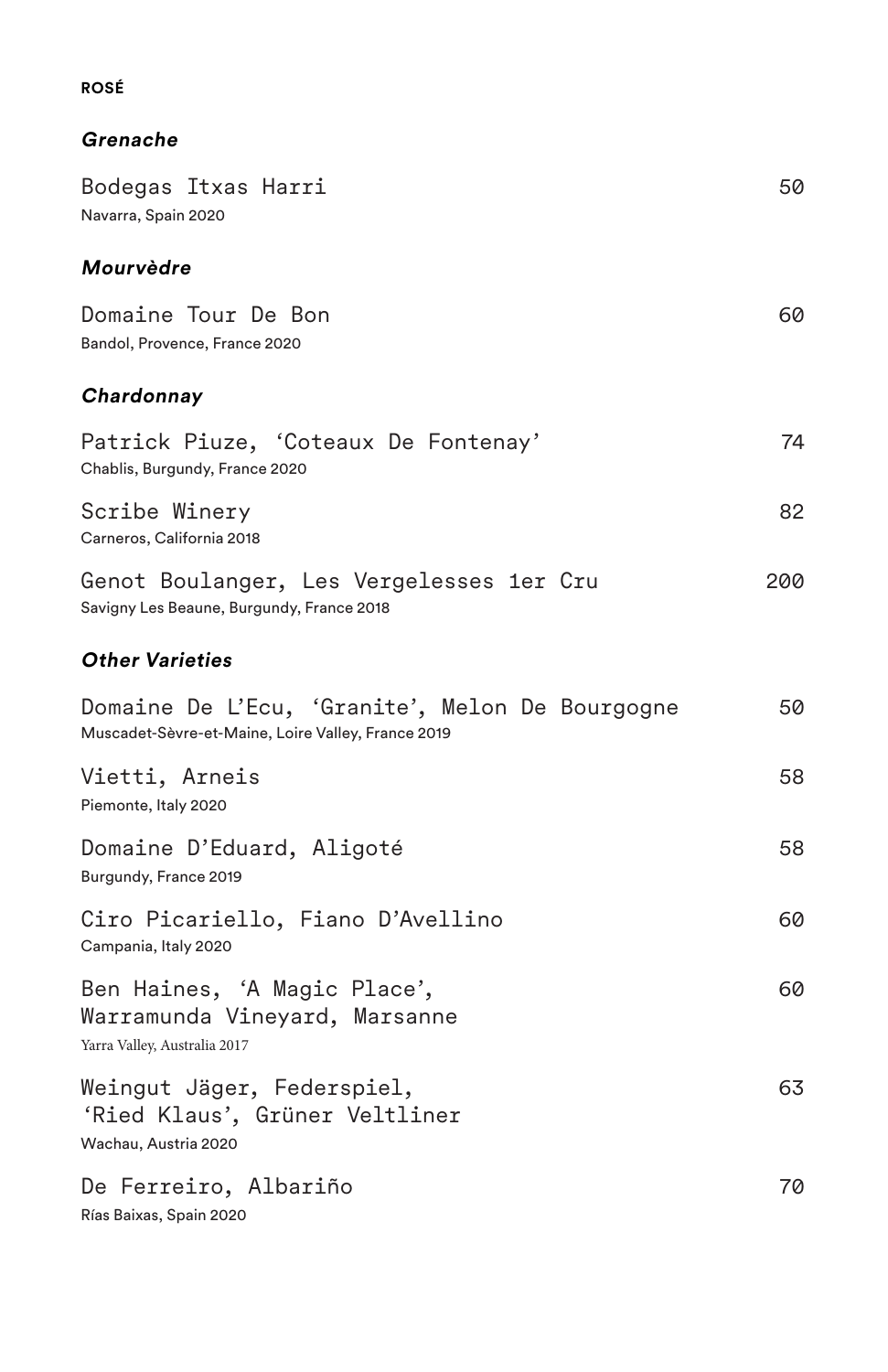**RED** 

### **Cabernet Franc**

| Terrassen                                                            | 70  |  |  |
|----------------------------------------------------------------------|-----|--|--|
| Finger Lakes, New York 2018                                          |     |  |  |
| <b>Pinot Noir</b>                                                    |     |  |  |
| J Christopher, 'JJ'<br>Willamette Valley, Oregon 2017                | 50  |  |  |
| Hudelot-Baillet<br>Burgundy, France 2019                             | 80  |  |  |
| Lingua Franca, 'Avni'<br>Willamette Valley, Oregon 2018              | 88  |  |  |
| Racines<br>Sta. Rita Hills, California 2018                          | 154 |  |  |
| Trapet, 'Ostrea'<br>Gevrey-Chambertin, Burgundy, France 2018         | 262 |  |  |
| Grenache                                                             |     |  |  |
| Domaine De Cristia<br>Chateauneuf-du-Pape, Rhone Valley, France 2019 |     |  |  |
| <b>Cabernet Sauvignon</b>                                            |     |  |  |
| Vasse Felix<br>Margaret River, Australia 2018                        | 115 |  |  |
| Cultivar<br>Napa Valley, California 2017                             | 116 |  |  |
| Syrah                                                                |     |  |  |
| Gramercy Cellars, 'Lower East'<br>Columbia Valley, Washington 2017   | 65  |  |  |
| Vincent Paris<br>Crozes-Hermitage, Rhone Valley, France 2020         | 70  |  |  |
|                                                                      |     |  |  |

### **Nebbiolo**

| G.D. Vajra, 'Albe'           |  | 90 |
|------------------------------|--|----|
| Barolo, Piemonte, Italy 2017 |  |    |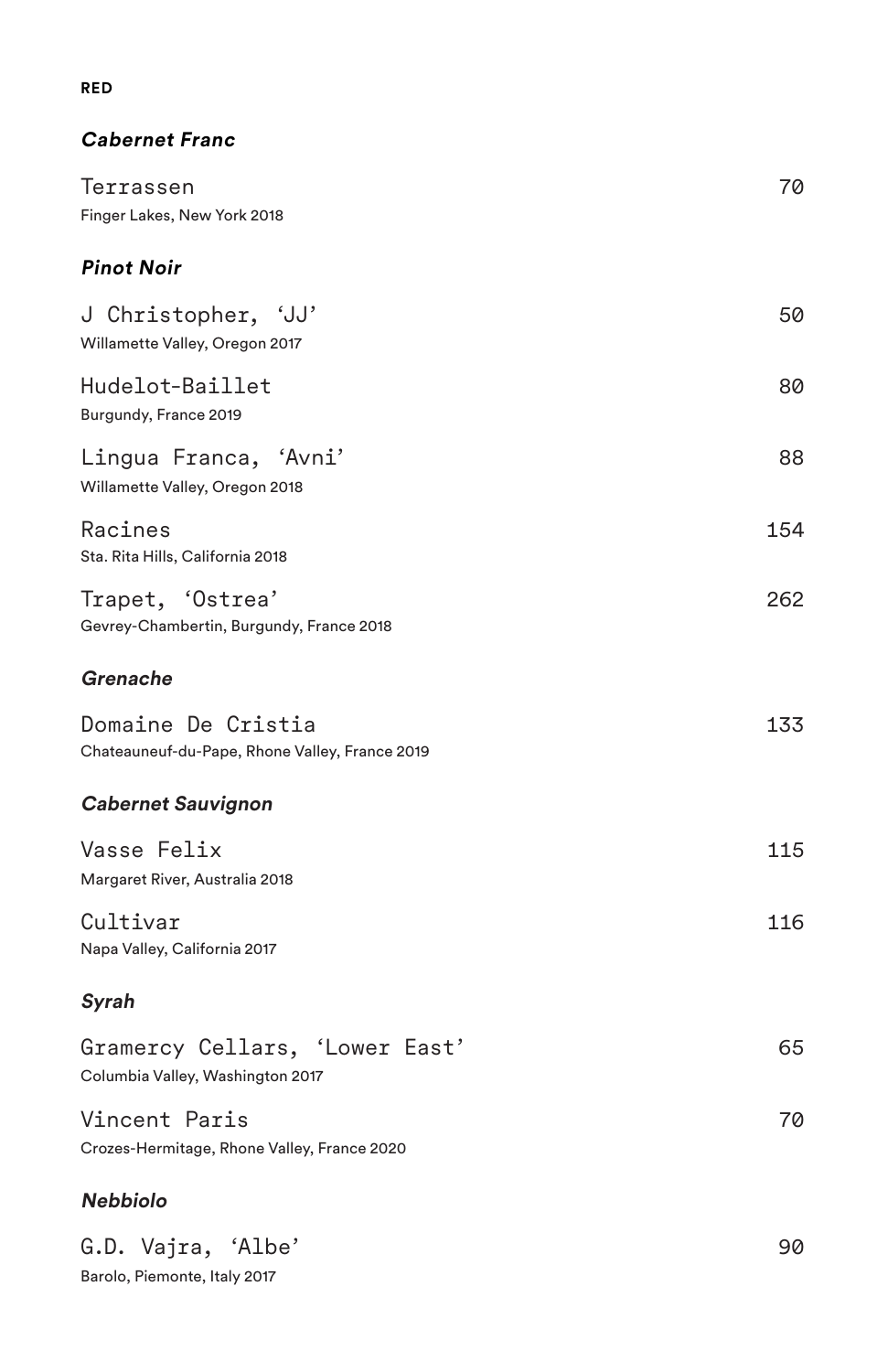### **Gamay**

| Anthony Thevenet<br>Morgon, Beaujolais, France 2019                           | 64  |
|-------------------------------------------------------------------------------|-----|
| <b>Shiraz</b>                                                                 |     |
| S.C. Pannell, 'Field Street'<br>Mclaren Vale, Australia 2018                  | 63  |
| <b>Other Varieties</b>                                                        |     |
| Descendientes De José Palacios,<br>'Pétalos', Mencía<br>Bierzo, Spain 2019    | 55  |
| Borgogno E Figli, Barbera<br>Piemonte, Italy 2019                             | 60  |
| Felsina, Sangiovese<br>Chianti Classico, Tuscany, Italy 2019                  | 65  |
| Onda Brava, Cinsault<br>Itata, Chile 2019                                     | 67  |
| Girolamo Russo, 'A Rina', Nerello Mascalese<br>Mount Etna, Sicily, Italy 2019 | 81  |
| Chateau Lions De Batailley, Bordeaux Blend<br>Pauillac, Bordeaux, France 2015 | 121 |